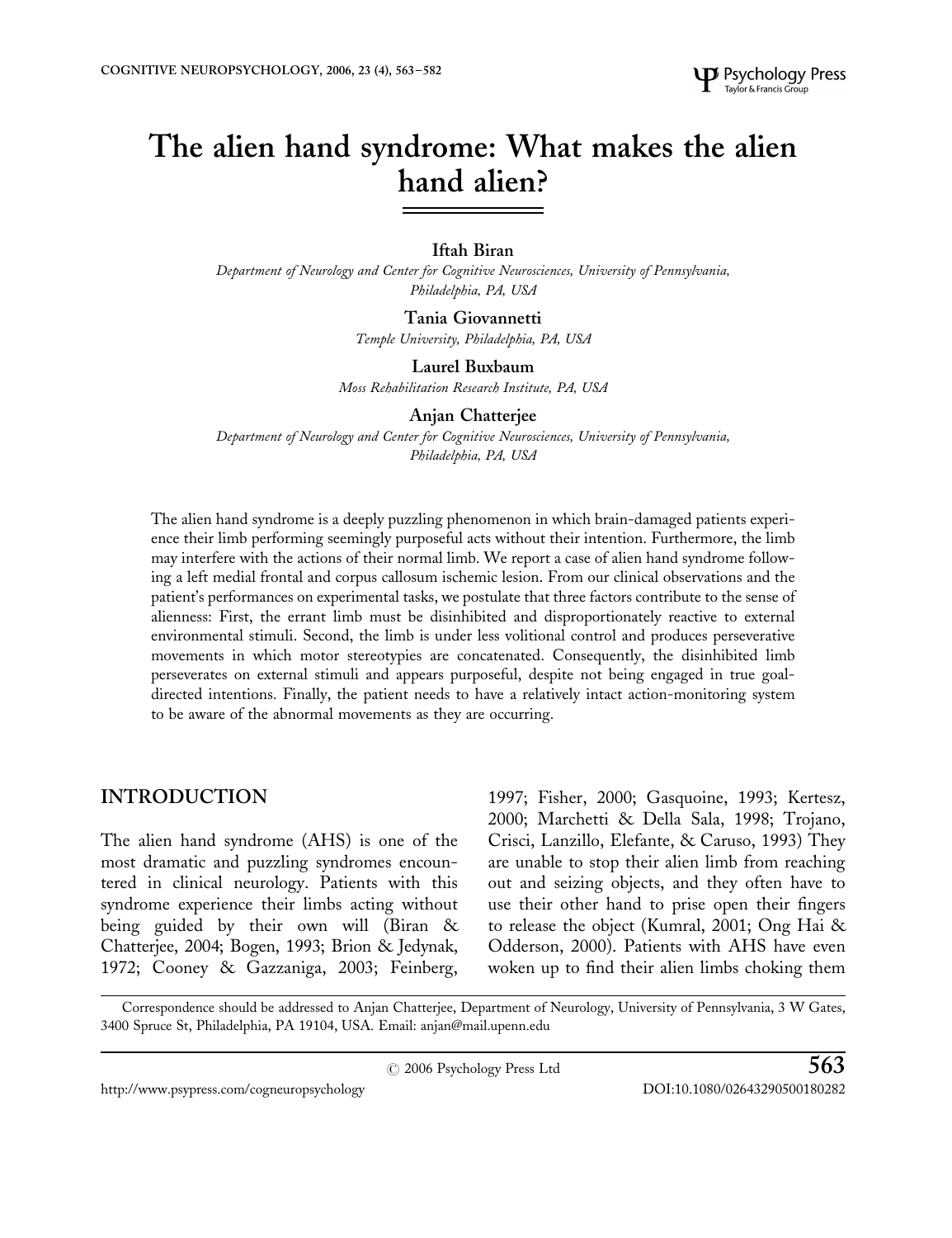(Banks et al., 1989). Perhaps the most peculiar abnormal movement in the AHS is diagonistic apraxia (Akelaitis, 1944–1945; McNabb, Carroll, & Mastaglia, 1988; Nishikawa et al., 2001; Tanaka, Iwasa, & Yoshida, 1990; Tanaka, Yoshida, Kawahata, Hashimoto, & Obayashi, 1996), in which one hand acts in opposition to the other. For example, a patient reported by Bogen (1993) found his alien hand undoing the buttons of his shirt even as his "healthy" limb tried to button the shirt. Patients frequently express astonishment and frustration at these errant limbs and often refer to the limb in the third person.

The syndrome, in its typical and dramatic form, arises most commonly following lesions to the medial frontal lobes and the corpus callosum (Banks et al., 1989; Baynes, Tramo, Reeves, & Gazzaniga, 1997; Bogen, 1993; Chan & Liu, 1999; Della Sala, Marchetti, & Spinnler, 1991; Fisher, 2000; Goldberg & Bloom, 1990; Goldberg, Mayer, & Toglia, 1981; Suwanwela & Leelacheavasit, 2002). A variant of the syndrome can be seen with thalamic or parietal damage (Bundick & Spinella, 2000; Levine & Rinn, 1986; Marey-Lopez, Rubio-Nazabal, Alonso-Magdalena, & Lopez-Facal, 2002; Nishikawa et al., 2001; Ventura, Goldman, & Hildebrand, 1995) and with cortico-basal degeneration (Kompoliti et al., 1998).

The syndrome itself is quite variable; indeed it may be sufficiently variable that it encompasses different syndromes. For example, patients vary in the extent to which they claim ownership of their limb and recognize their own limb and in how they describe their errant limbs. (For an extended discussion of the terminological ambiguities accompanying this variability, see Della Sala et al., 1991; Marchetti & Della Sala, 1998.) One might further infer that different expressions of this syndrome are associated with different pathology. For example, medial prefrontal damage, especially on the left, is hypothesized to be associated with grasping behaviours and compulsive utilization behaviours (Boccardi, Della Sala, Motto, & Spinnler, 2002; Eslinger 2002), callosal damage with intermanual conflict (Feinberg,

Schindler, Flanagan, & Haber, 1992), and posterior lesions with disorders of motor control because of interrupted sensory feedback (Marey-Lopez et al., 2002). However, these brain– behaviour relationships are not always consistent (as reviewed recently: Scepkowski & Cronin-Golomb, 2003) and the claims are largely based on descriptive data. Patients with this syndrome have only rarely been investigated experimentally (Giovannetti, Buxbaum, Biran, & Chatterjee, 2005; Riddoch, Edwards, Humphreys, West, & Heafield, 1998; Riddoch, Humphreys, & Edwards, 2001) in attempts to test hypotheses of component processes that might give rise to features of the syndrome. Riddoch and colleagues (1998, 2001) found that a patient with corticobasal degeneration and AHS had difficulty inhibiting prepotent responses with familiar objects in familiar positions. They emphasize the conflict between goal-based intentional movements and stimulus-driven unintentional movements as an important element in the errors made by this patient.

In the case presented here, our goal is to frame the investigations within classic views of motor control (Chatterjee, 1998; Denny-Brown, 1958; Jackson, 1958; see also related models by Norman & Shallice, 1986) and relate them to more recent ideas of action monitoring and forward models of motor behaviour (Desmurget & Grafton, 2000; Wolpert, Ghahramani, & Flanagan, 2001). We recognize that variants of the syndrome may have different underlying mechanisms and hope that this general approach might be useful in identifying such mechanisms in the forms of AHS in which abnormal motor output is evident. The investigations are motivated by three ideas: motor systems are organized hierarchically, the nervous system controls both approach and avoidance motor behaviours, and approach motor behaviours lie on a continuum of being externally evoked (exo-evoked) or internally driven (endo-evoked).

First, the motor system has a hierarchical organization with different levels of complexity as articulated in the nineteenth century by Hughlings Jackson (Jackson, 1958). Simple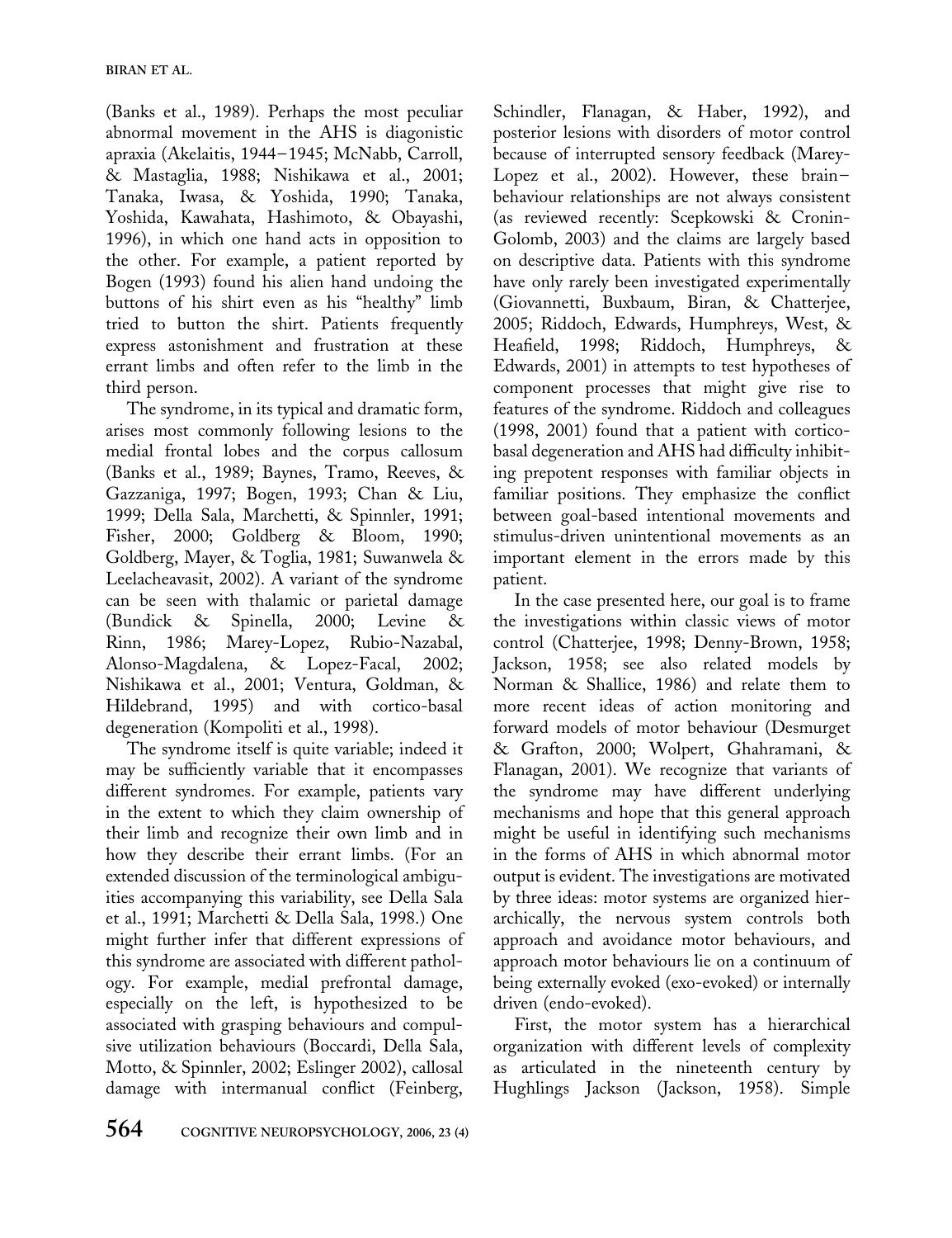movements such as grasping, pinching, or pointing serve as motor primitives. These motor primitives may be concatenated into more composite actions that may still remain stereotypic but ultimately serve complex goal-directed behaviour. The neural representation of motor primitives is not well understood (Ghahramani, 2000) but may originate in the parietal lobes (Colby, 1998; Denny-Brown, 1958; Milner & Goodale, 1995). The frontal cortex coordinates motor primitives generated by the parietal lobes into integrated goal-directed behaviours. Following frontal damage, motor primitives are often released as perseverative movements. As described originally by Liepmann (described by Sandson & Albert, 1984), perseverations can also vary in their level of complexity. The question with respect to AHS is, at what level within this hierarchical organization is the abnormal limb operating?

Second, Denny Brown thought that goaldirected behaviours relied on parietal and frontal interactions, with the parietal cortex controlling approach behaviours and the frontal cortex controlling avoidance behaviours (Denny-Brown, 1958). On this view, frontal damage releases parietal approach behaviour that can take the form of simple reflexive acts such as grasp behaviours or more complex actions such as the compulsive and automatic manipulation of tools seen in utilization behaviours. The question with respect to AHS is, what is the nature of the approach behaviours in this disorder?

The third idea motivating our experiments is the distinction between exo-evoked and endo-evoked movements, as also emphasized by Riddoch and colleagues (1998, 2001). Exo-evoked movements are relatively autonomous movements that are triggered and shaped by objects in the environment. Endo-evoked movements are volitionally planned movements with complex goals in mind. Many situations rely on combinations of both endo- and exo-evoked movements. Thus, when writing a letter, one may reach and grasp a pen on the table relatively autonomously but consciously plan the motor programs involved in actually writing the letter. The question with respect to AHS is, how has the relationship between endo- and exo-evoked movements changed for the abnormal limb?

With this framework as a guide, we report our clinical and experimental observations of a patient with AHS. We designed the experiments to address different kinds of movement, from simple responses to more complex goal-directed actions. We recently reported this patient's behaviour in the complex naturalistic action of making coffee (Giovannetti et al., 2005). Those data are also summarized here (in Experiment 4), but the focus here is on control over less complex movements. At the outset, it should be clear that the AHS is a rare syndrome with sparse experimental literature to guide these investigations. Our experiments are by definition exploratory. Our interpretation of the experimental results is shaped by clinical observations as well as comparisons to the phenomenology of other dramatic motor syndromes, such as hemiballismus and utilization behaviour. From our observations and data, viewed through classic and contemporary models of motor control, we hope to gain some insight into the most interesting and also the most elusive aspect of the AHS: patients' subjective sense of their own limbs' alienness.

# CASE REPORT

JC was a 56-year-old right-handed man who suffered a left hemispheric stroke and presented initially with mild right-sided weakness and naming difficulties. His MRI scan demonstrated a left fronto-mesial lesion extending into the rostrum, body, and splenium of the corpus callosum (see Figure 1). Initially he did not use his right arm spontaneously, and it remained largely inert. Four weeks after the stroke he complained of peculiar uncontrolled movements of this limb. His hand would do things "as though it has a mind of its own"—such as playing with light switches, grasping and holding things. It opposed the left hand in some situations. For example, it would grab the left hand or reach for papers held by the left hand. Eating became difficult because of oppositional behaviour of the right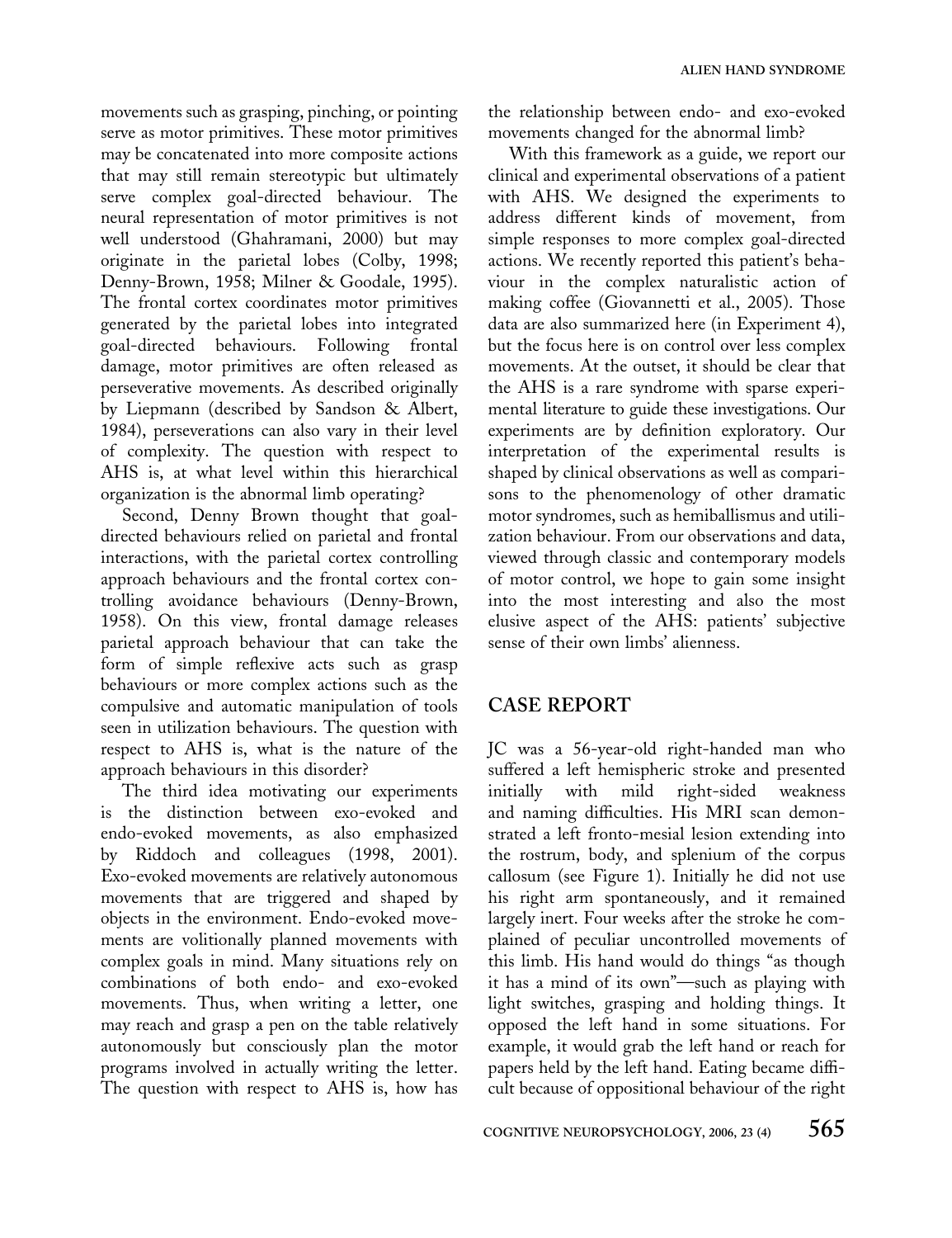

Figure 1. Axial T2 MRI scan demonstrating the left mesial frontal lesion (A) and the extension to the corpus callosum (B).

limb. At night after he would fall asleep, the limb continued to move and would frequently wake him up by seizing parts of his body. JC moved his bed against a wall so that he could lie with his right arm trapped between his body and the wall in the hope that he would rest through the night. During the day, he frequently sat on his right hand to keep it from moving or grasped a rolled up magazine in this hand, which he said, "satisfied" the hand.

On the general neurological examination 2 months after the stroke JC's cranial nerves were intact. He did not have any motor weakness. All reflexes were symmetric, and there were no pyramidal signs. He had a grasp reflex with his right hand. There was no sensory loss. His coordination and gait were normal.

On his bedside mental examination, JC was fully alert and oriented. He had a digit span of 6 digits forward and 4 digits backwards. His shortand long-term memory were intact. His speech was well articulated. His comprehension and naming were normal. He was apraxic when miming how to use tools with his left hand (Kischka, Ettlin, Lichtenstern, & Riedo, 1996). He did not show other signs of callosal impairment. He could name objects held in his left hand (without visual feedback), and he could identify letters and numbers traced on his left palm. He was perseverative when drawing triple loops and was unable to write alternating ms and ns in script. He had difficulty coordinating sequential gestures and their names (fist, edge, palm) with either hand. He was also unable to coordinate his two hands in an alternating simple motor sequence, such as alternating clenching one hand and extending the other in a rhythmic pattern. He could coordinate alternating sequences cognitively, as demonstrated by his ability to perform an oral version of Trail-Making B (Report A-1, B-2, C-3, and so  $forth$ ).<sup>1</sup>

 $1$  We administered a non-standardized test, as sometimes used by neurologists at the bedside as a coarse measure of frontal lobe function.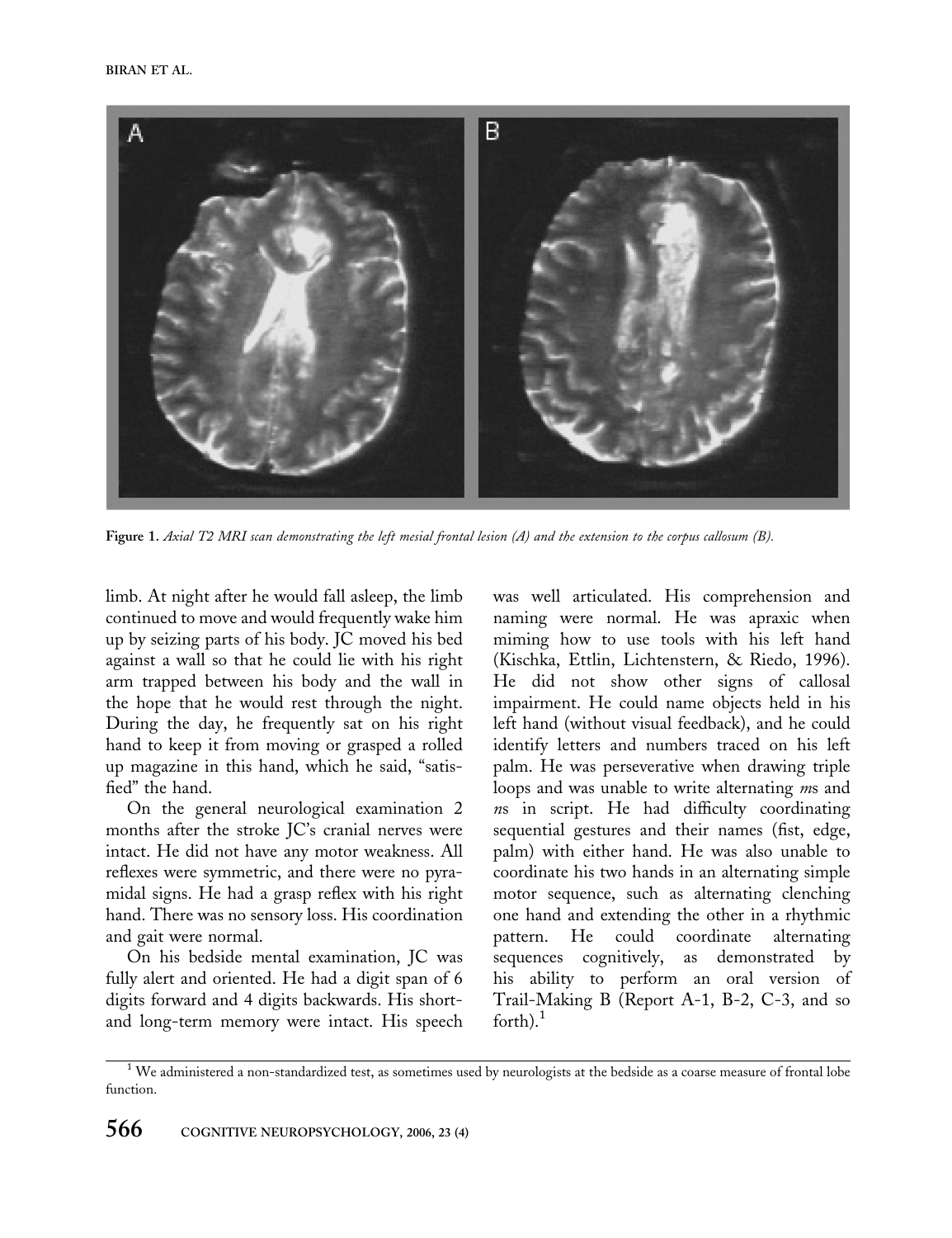The following descriptions of JC's right-hand abnormalities are based on behavioural observations during his visits and a diary kept by the patient and his wife. These abnormal behaviours occurred during the day and night and were observed across many activities, including eating, reading, self-grooming, and sleeping. The abnormal behaviours were combinations of unresponsiveness (negative phenomena/akinesia) and uncontrolled movements (positive acts).

## Unresponsiveness

At times the right hand would not carry out JC's intentions. This unresponsiveness was often combined with positive uncontrolled behaviour. For example, while he was cleaning his house, the alien hand might dust only part of the furniture. When he was showering, it might avoid holding the soap. When eating, it might not reach for a cup of tea or pick up food with a fork even though it was grasping the fork.

## Uncontrolled actions

These actions were either related or unrelated to JC's intentions. They are characterized as follows:

Simple repetitive movements. JC frequently repeated simple intransitive movements. For example, he would move his right hand side-toside, tap his knee, or scratch his shoulder repetitively without intending to do so. Similar perseverative movements were also seen with transitive movements. For example, he would repeatedly turn the water tap on and off, put eyeglasses on and off, or repeatedly press keys of remote controls.

Complex continuous actions. These movements were often intentionally initiated by JC, but he was unable to stop the right arm once the movement was initiated. These repetitions could occur when he brushed his teeth, swept the floor, combed his hair, or cleaned his eyeglasses. On one occasion the right hand kept pouring tea from a kettle with boiling water even after the cup was filled.

When getting on a bus, the right hand might take a card out of his pocket but not his tokens, while in other instances it reached for tokens in his pocket for no apparent reason. Occasionally, these seemingly complex continuous behaviours were observed without JC's knowledge. For example, in one of the testing sessions, he was asked to turn pages of a magazine with his left hand. As he did this (without any difficulty), the examiner lightly touched his right fingers with a pen. The right hand reached towards and persisted in following the pen continuously as it was slowly moved away from the hand (see Figure 2). This reaching continued until the limb was a foot above the table. JC was unaware of his arm moving on that side.

Intermanual conflict. In some situations the right hand acted at cross-purposes to the left hand. Sometimes it would interfere with the left hand while it was performing actions. Examples of such behaviours included snatching a knife out of the left hand while JC tried to cut food, or seizing papers held in the left hand, interfering with the left hand while shuffling cards, refusing to let the left hand put on a belt. At other times it would undo actions immediately after they were completed by the left hand. For example, it would take the shirt-tails out of JC's trousers after he had tucked the shirt in with his left hand. The patient's wife also observed the hands "fighting" while JC slept.

## Subjective reactions to the hand

JC attributed wishes and plans to his right limb. These attributions were evident in statements such as "It has a mind of its own", "Wants to be the boss", "Its own way", "Wants to dust the way it wants", "It won't go the way I want", "Controls the towel while I dry myself". JC further interpreted simple reaching movement of his right hand as purposeful: for example, "[The] right hand goes in [my] pocket to check for them [tokens]". He reacted to the actions of the right hand quite vividly at times by cursing it ("Damn you"), or by restraining it (sitting on it, seizing it with his left hand, holding it between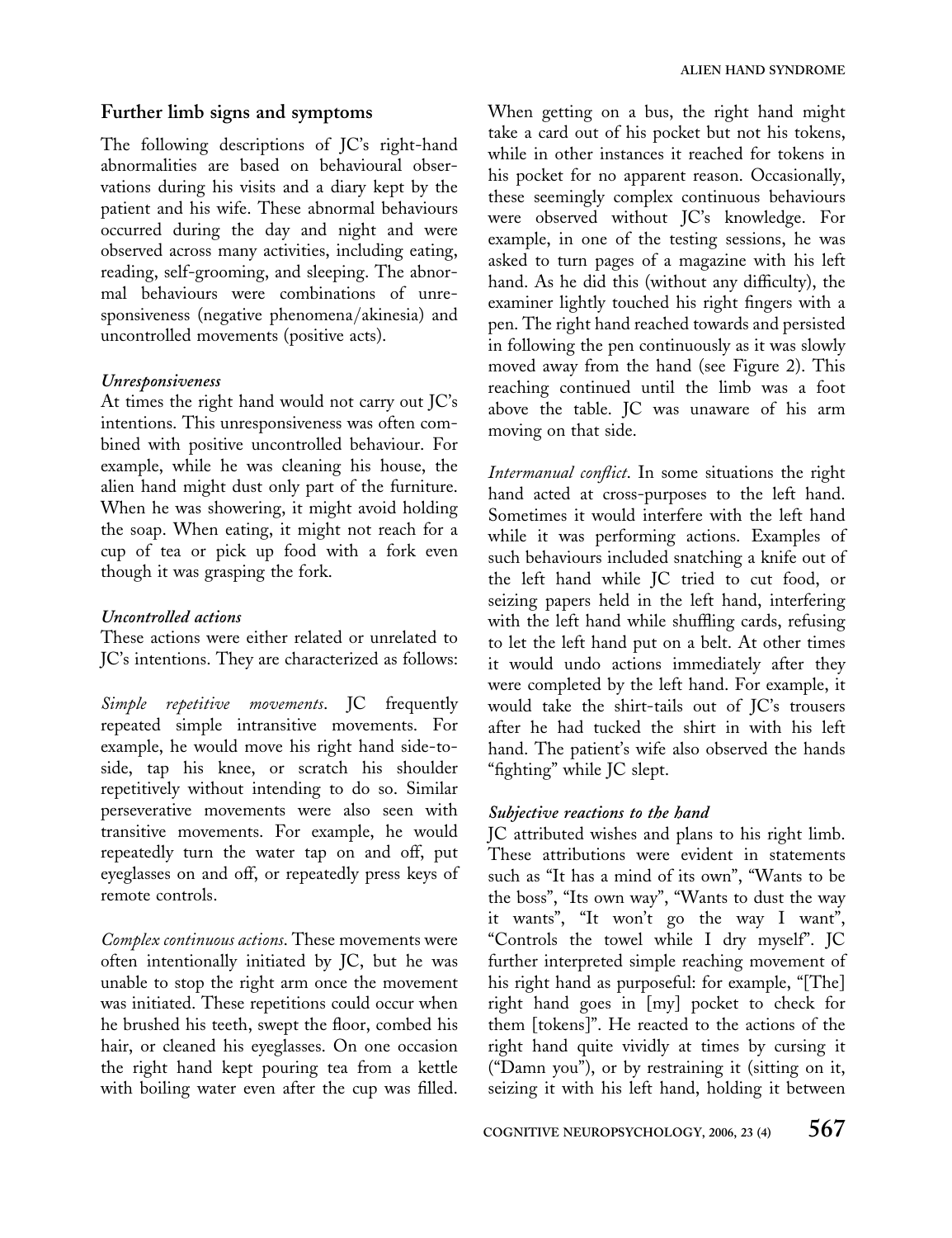

Figure 2. Examples of alien behaviour of the right hand: (A) The right hand grabbing knife from the left hand. (B) The left hand is restraining the right hand. (C) JC reading a paper, unaware of his right hand reaching for a pencil.

his legs—see Figure 2). His wife described the right hand as acting like a "toddler in a bad mood".

# EXPERIMENT 1: SIMPLE SELECTIVE ACTION

Our clinical observations suggested that JC's right limb was disinhibited. To test the hypothesis that JC's limbs reacted differently, and the right was relatively disinhibited and responded reflexively to exogenous stimuli, we designed a selective reaction task in which he responded with either his right or his left hand on every trial in response to a cue on a computer monitor. In different blocks the ratio for the response of each hand was varied to determine the extent to which response biases for both hands would be influenced by contextual factors, specifically the probability of making a response. Our prediction was that JC's right hand would be disinhibited, and we wished to learn whether it would be more sensitive to contextual contingencies than the left hand.

Stimuli consisted of the letters "R" or "L" presented for 150 msec at the fixation point. At a viewing distance of 60 cm, each letter subtended a vertical and horizontal visual angle of

approximately  $1.5^{\circ}$  and  $0.5^{\circ}$ , respectively. JC's index fingers were located on the target keys (right index finger on the "L" key and left index finger on the "F" key. The letters were masked by white stickers. JC was asked to respond with the hand designated by the letters stimuli ("R" for the right hand, and "L" for the left hand). There were 3 conditions differing in the ratio of the stimuli given to each hand (L4:R1, L1:R1, L1:R4). Accordingly, there were 3 kinds of trials:

- 1. Frequent trials (F), in which the designated hand in a trial was frequently the stimulus for the condition (i.e., "L" stimuli in the L4:R1 condition, or "R" stimuli in the L1:R4 condition).
- 2. Infrequent trials (I), in which the designated hand was as the infrequently the stimulus of the condition (i.e., "L" stimuli in the L1:R4 condition, or "R" stimuli in the L4:R1 condition).
- 3. Equal-frequency trials (E), in which both stimuli appeared with equal frequency (i.e. "R" or "L" stimuli in the L1:R1 condition). There were 240 trials for each condition, given in four 60-trial blocks.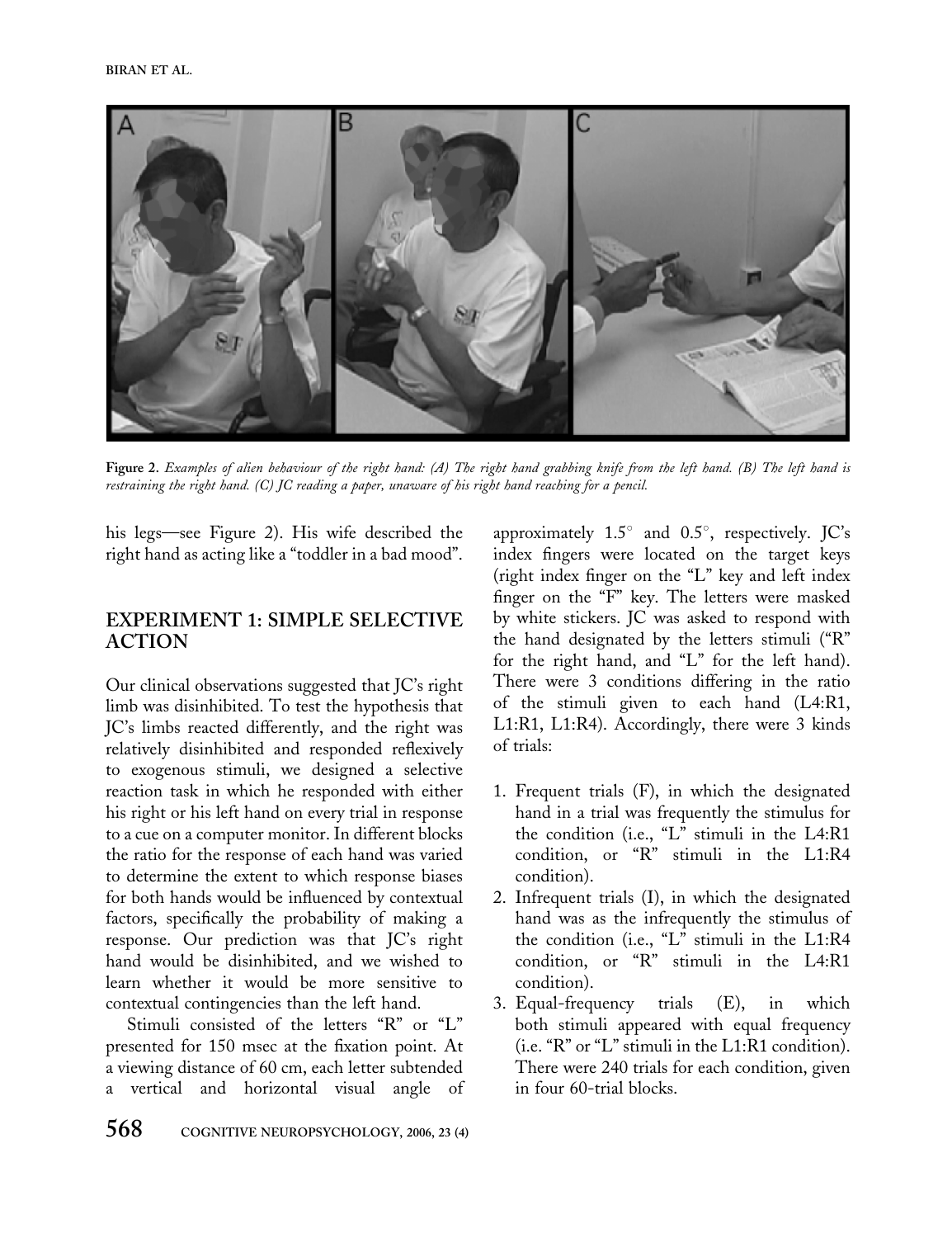## Results

## Accuracy

JC made more errors of commission (inappropriate responses) with his right than his left hand. This difference was significant for all trial types testing for the significance of proportional differences (Bruning & Kintz, 1977): 31% versus 13% for the equal-frequency trials ( $p < .0001$ ), 33% versus 15% for the frequent trials ( $p <$ .012) and 8% versus 1% for the infrequent trials  $(p < .0001)$ .

#### Reaction times

The reaction times (RT) are shown in Figure 3. RTs for correct trials were analysed further. RTs greater than 2 standard deviations from the mean for each condition were considered outliers and were not included in the analyses. ANOVA revealed a main effect for frequency (RTs were faster with more frequent trials:  $F = 17.19$ ,  $p <$ .0001) and hand (right hand was faster than left:  $F = 23.58, p < .0001$ ). There was a Frequency  $\times$  Hand interaction, such that the trial frequency influenced the right more than the left hand ( $F = 6.48, p < .005$ ).

Post Hoc comparisons demonstrated that the right hand was faster than the left hand in the frequent and equal-frequency conditions and that while the RTs of the right hand in the frequent



Figure 3. RTs for the various conditions in the choice reaction task  $({}^{\ast}p=.01,{}^{\ast}{}^{\ast}p-.005).$ 

and infrequent conditions differed significantly from the equal-frequency condition (F vs. E:  $F = 21.0, p < .0001;$  I vs. E:  $F = 7.3, p < .01$ ), those of the left hand did not. This analysis suggests that the Hand  $\times$  Frequency interaction originated in the right hand's greater sensitivity to contextual probabilities.

#### Comment

These data is consistent with the view that JC's right hand was disinhibited as compared to his left. When compared to the left, it responded faster and more often inappropriately, and it was influenced to a greater degree by contextual probabilities. This reactivity to environmental and contextual cues with disinhibited reflexive movements may have contributed to JC's sense of the limb's alienness.

# EXPERIMENT 2: SELECTION AND SEQUENCING COMPLEX ACTIONS

JC claimed that at times his limb would not respond to his intentions in everyday tasks, such as dusting. To test the hypothesis that JC had less control over volitional sequencing of his right than his left hand, we designed a task with two components. The first component was similar to the previous experiment and assessed his reactivity to selecting the use of his left or right hand. The second component involved sequential movements to different keys indicated by a sequence of colours shown on the screen. On each trial these stimuli would indicate one of three possible combinations of movements.

We were specifically interested in the difference between the two hands, rather than in whether one or the other was "normal". On clinical examination it was JC's left arm that demonstrated a callosal apraxia and would be likely to have trouble with sequences of previously learned motor acts. If anything, this observation might predict worse performance on sequencing by the left than the right hand. By contrast, if the right hand was under less volitional control in on-line planning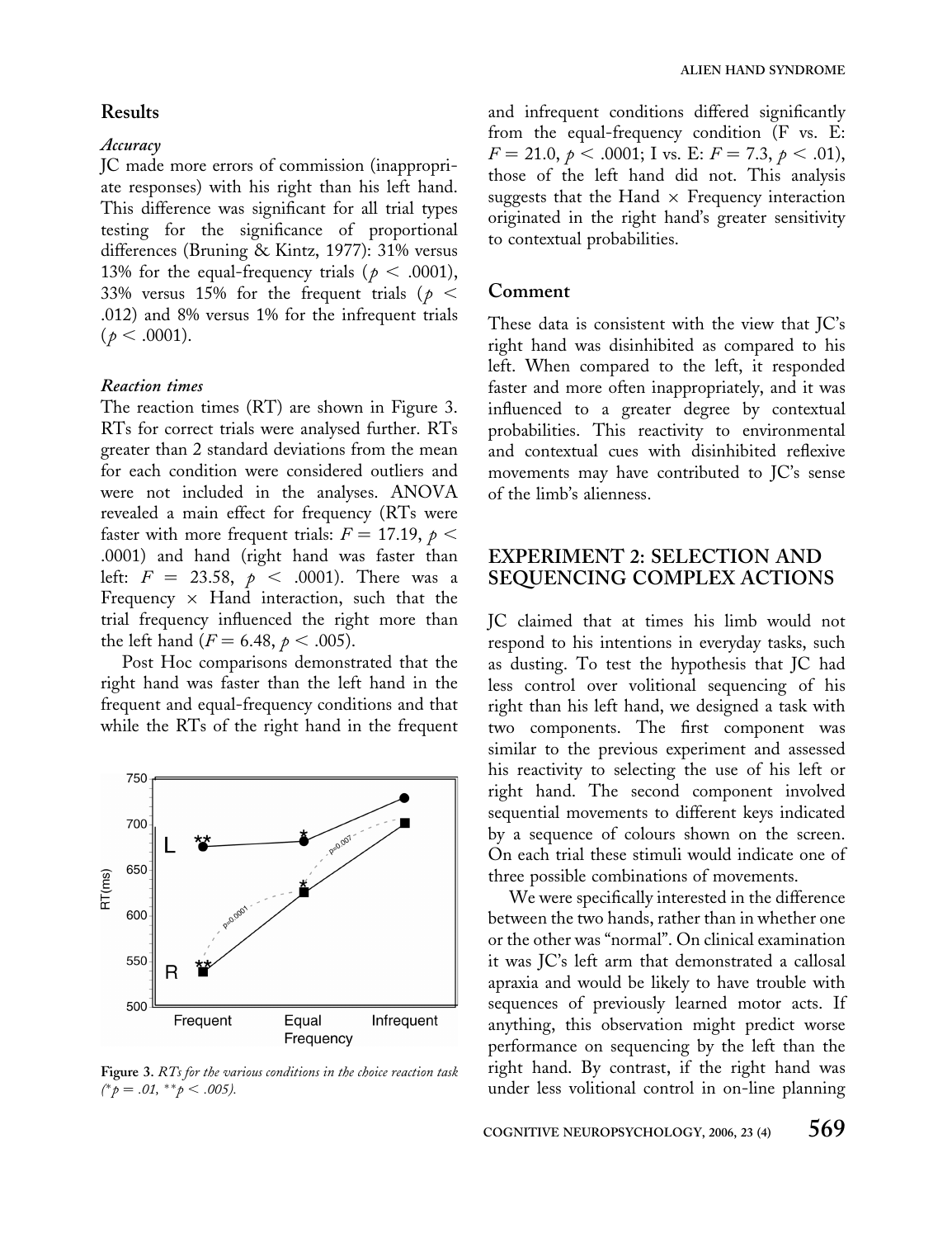of novel sequences, then it would perform less well than the left when manoeuvring through these sequences that varied across trials.

Stimuli consisted of the letters "R" or "L" presented at a fixation point (viewing distance of 60 cm, each letter subtending a vertical and horizontal visual angle of approximately  $1.5^{\circ}$ and  $0.5^{\circ}$ , respectively) and a vertical array of 3 coloured oval shapes (red, green, and yellow) presented below the fixation point and subtending a vertical and horizontal visual angle of  $1.5^{\circ}$  and 5°, respectively. Letter and colours were presented simultaneously. The stimuli remained on the screen until the end of each trial. See Figure 4 for illustration of the experiment. All combinations of letters and colours were counterbalanced. JC responded with 4 movements: 1st, 2nd, and 3rd step: pressing coloured keys ("K": yellow, "H": red, "F": green), 4th step: pressing the space bar. At the onset of each trial JC's hands were placed in front of the keyboard rather than at the keys themselves, as in the previous experiment. Accordingly, on the first step of each trial he reached towards the keyboard with the appropriate hand, while in the following trials his hand was in the vicinity of the target keys. The examiner recorded the hand that responded



Figure 4. In this trial JC was required to press with the right hand the following key sequence: "H"  $(Red) \rightarrow "K"$   $(Yellow) \rightarrow "F"$  $(Green) \rightarrow space bar$ . The colour names denote the actual colour of the ovals. In the experiment the words were not present.

(right, left, or both hands). The computer recorded the time taken to make each movement. There were 2 blocks of 30 trials each.

## Results

### Accuracy

JC was similarly accurate for all movements with either hand  $(R = 27/30, L = 28/30, p = ns)$ . His rare errors were the following: For the righthand trials he produced the wrong sequence twice and used the wrong hand once. For the left-hand trials he produced the wrong sequence once and used the wrong hand once.

## Reaction times

The right hand was faster than the left on the first movement (right hand: 2069 ms, left hand: 2685 ms,  $p < .02$ ). By contrast, the right hand was slower than the left for the subsequent movements (right-hand average: 621 ms, left-hand average: 517 ms,  $p \le 0.005$ . (See Table 1 and Figure 5.)

## Comment

This task demonstrated a difference in the performances of both hands with respect to the two components of the task. The right hand was faster than the left when responding reflexively, replicating the results of the previous experiment. However, it was slower than the left when manoeuvring through a complex novel motor sequence that had to be planned on every trial. These results are compatible with our hypothesis

|           | Table 1. Performance of hands in the different steps of the multi- |  |  |  |  |
|-----------|--------------------------------------------------------------------|--|--|--|--|
| step task |                                                                    |  |  |  |  |

| Step         | Hand  | $RT^a$ | SD   |  |  |
|--------------|-------|--------|------|--|--|
| $1*$         | Left  | 2685   | 1207 |  |  |
|              | Right | 2069   | 406  |  |  |
| $2 - 4^{**}$ | Left  | 517    | 167  |  |  |
|              | Right | 621    | 274  |  |  |

a In ms.

 $*_{p} = .0165. *_{p} = .0035$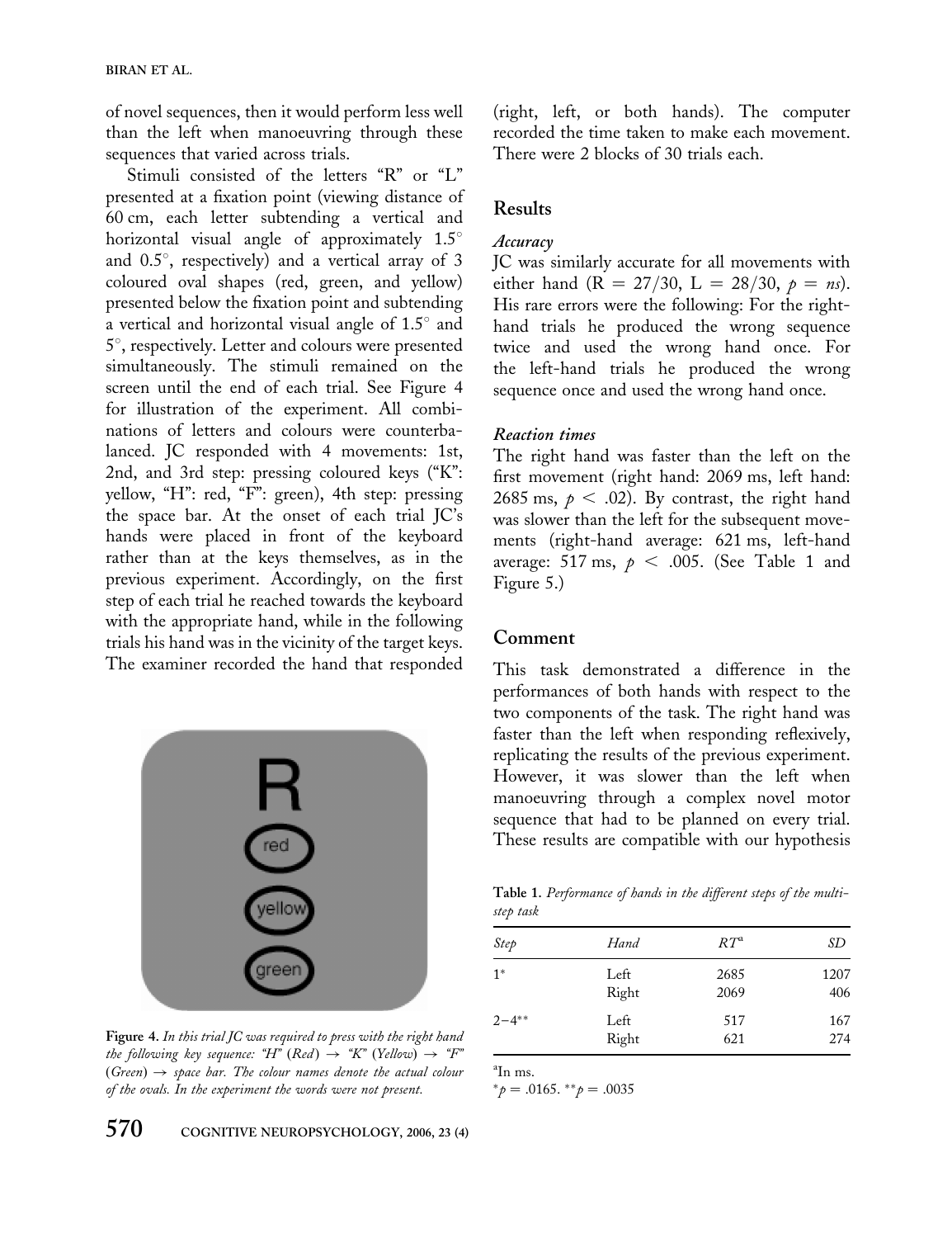

Figure 5. Performance of hands in the different steps of the multistep task (\* p < .02, \* \* p < .005).

that the subjective sense of alienness might emanate from having a limb that is simultaneously disinhibited and under less volitional control in planning sequences of movements.

# EXPERIMENT 3A: ACTION MONITORING, MOTOR TASK

In this experiment we examined JC's reaction to his own errors. To do so, we relied on an observation made initially by Rabbit (1966). The observation is that when subjects engage in a task with serial responses, a correct response that immediately follows an error is slower than other correct responses. The idea is that when an action-monitoring system is more careful after it detects an error, it is consequently slower on the subsequent trial. The normal monitoring of such errors is thought to be modulated by the anterior cingulate gyrus (ACG) and the dorsolateral prefrontal cortex (Gehring & Knight, 2000). Damage to this system could impair JC's awareness of his aberrant motor behaviour in two hypothetical ways. First, a disinhibited errant limb might simply be the result of poor monitoring of this limb. Alternatively, intact action monitoring of errors could contribute to the sense of alienness if JC detected the disinhibited nature of his right-limb movements even as it moved.

We modified a task used previously by Gehring and Knight (2000). The goal was to design a task that would produce enough errors that the performances in error trials and in trials following errors could be evaluated. Rather than looking at group effects, as is more often done, we sought to find effects within an individual. Furthermore, rather than have subjects respond with both hands, JC responded with the same hand in each block. This modification was necessary because the hypothesis under consideration is not that JC had abnormal error monitoring, but that his monitoring ability was different for both hands. We also asked JC to rate his performance subjectively.

JC and 3 normal controls matched for age (average age  $= 54.3$  years) performed a letterdiscrimination task in which, following a cue, they chose one of 2 letters. The cue was a colour (specified by a word), and the subject had to choose the letter coloured by the cued colour. In each trial the cue (the word "green" or "red") was presented for 200 ms and was followed 400 ms later by a pair of letters (MM, MB, BM, BB), one of which was red and the other green. At a viewing distance of 60 cm, letters subtended a vertical and horizontal visual angle of approximately  $1.5^{\circ}$  and  $0.5^{\circ}$ , respectively. The subject had to press the key corresponding to the letter coloured in the cued colour. For the right-hand trials his index finger were placed on the "b" key and his middle finger on the "m" key; placement was the opposite for left-hand trials. The letters remained on display until the trial was completed. The interstimulus interval was 100 ms. See Figure 6 for the layout of the experiment. There were 960 trials for each hand, administered in 15 blocks of 64 trials each. After each block, subjects were asked to rank the performance of the hand on a scale of 1 (worst) to 5 (best).

#### Results

### Accuracy

Results are shown in Table 2. Control subjects were more accurate than JC (left hand: 96.4% vs. 66.3%,  $p < .0001$ ; right hand: 96.8% vs. 81.2%,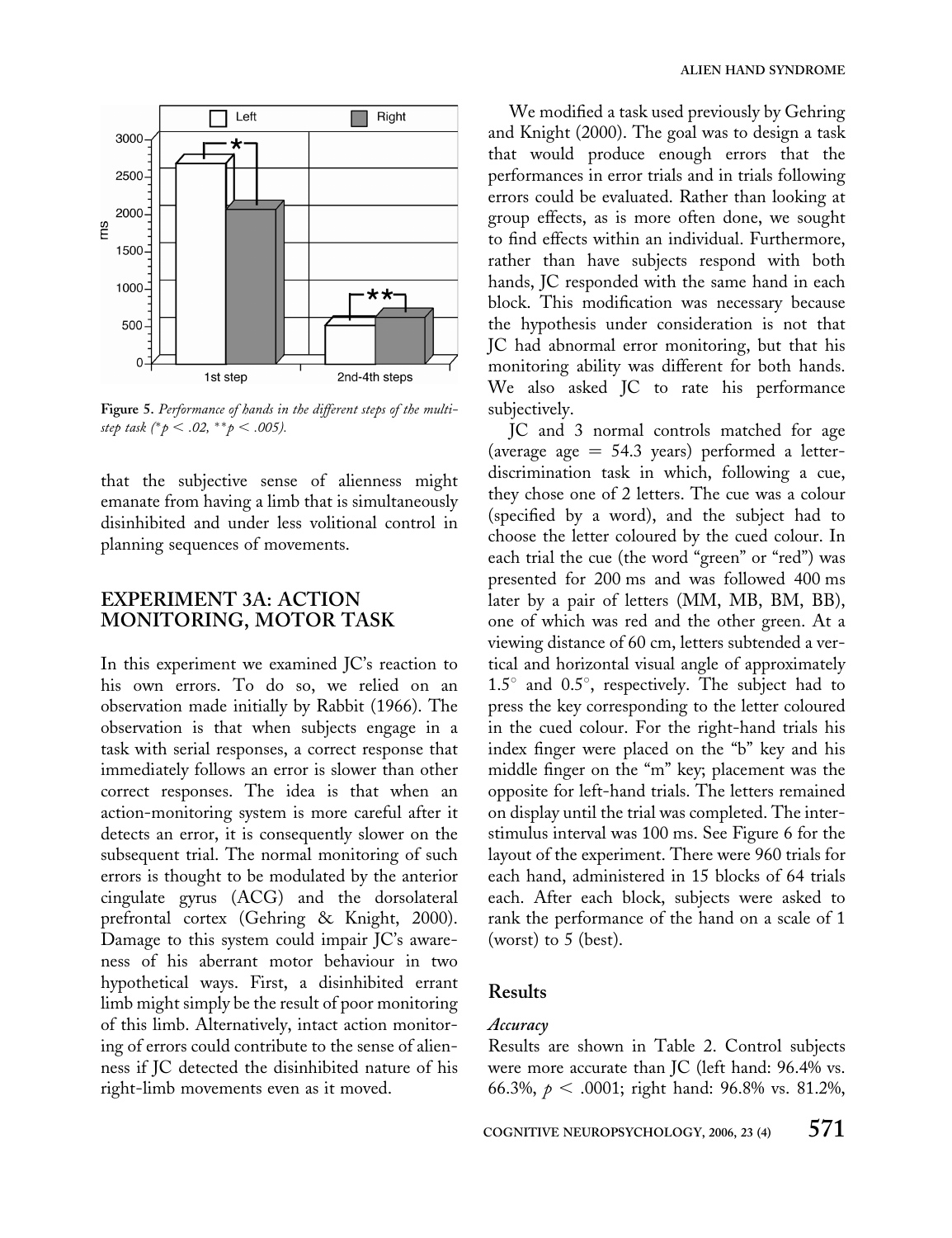

Figure 6. Layout of the error-monitoring experiment. In this trial, following the cue, "RED" subjects were presented with the letter "M", which was coloured green, and the letter "B", which was coloured red; they had to respond by pressing "B".

 $p < .0001$ ). JC was more accurate with his right than his left hand ( $p < .0001$ ).

#### Subjective rating

Control subjects rated the performance of their right hand as better than the left hand ( $LH = 3.6$ ,

RH = 3.9,  $p < .05$ ). By contrast, JC rated the hands equally (LH = 2.3, RH = 2.2,  $p = ns$ ), even though he was less accurate with his left hand.

#### Reaction times

Results are shown in Table 2 and Figure 7. Control subjects were faster than JC for both hands. They also had similar RTs for both hands. JC's pattern of performance varied with the two hands, as described below.

Different trial conditions. Control subjects were slower in both error trials and correct-posterror trials compared with the average correct trials (see Figure 5,  $p < .0001$ , for all comparisons to average correct). JC was slower on error than correct trials for the right hand ( $p < .0001$ ) but not for the left hand ( $p = ns$ ). He did not show slowing in the posterror trials. However, in correct trials preceding error trials the right hand was faster than its average correct performance ( $p < .005$ ). This preerror quickening was not observed with JC's left hand, or with either hand in the normal subjects.

### Comment

On this task control subjects demonstrated a similar pattern of behaviour for both hands,

Table 2. Performance in correct and error trials for JC and controls

|                    | Hand     |      |      | $\overline{JC}$  |                               | Controls |     |                  |                               |  |
|--------------------|----------|------|------|------------------|-------------------------------|----------|-----|------------------|-------------------------------|--|
|                    |          | RT   | SD   | $\boldsymbol{N}$ | $\boldsymbol{p}^{\mathrm{a}}$ | RT       | SD  | $\boldsymbol{N}$ | $\boldsymbol{p}^{\mathrm{a}}$ |  |
| Correct: average   | Left     | 1462 | 644  | 637              |                               | 931      | 458 | 2777             |                               |  |
|                    | Right    | 1359 | 1690 | 780              |                               | 887      | 400 | 2788             |                               |  |
|                    | $P(r-1)$ |      |      |                  | 0.0082                        |          |     |                  | 0.0003                        |  |
| Correct: pre-error | Left     | 1425 | 601  | 209              | 0.482                         | 866      | 332 | 91               | 0.18                          |  |
|                    | Right    | 1224 | 599  | 138              | 0.0030                        | 861      | 316 | 78               | 0.62                          |  |
|                    | $r-1$    |      |      |                  | 0.0067                        |          |     |                  | 0.67                          |  |
| Error              | Left     | 1433 | 705  | 323              | 0.55                          | 1185     | 590 | 103              | 0.0001                        |  |
|                    | Right    | 1690 | 1108 | 180              | 0.0001                        | 1158     | 733 | 92               | 0.0001                        |  |
|                    | $r-1$    |      |      |                  | 0.0002                        |          |     |                  | 0.40                          |  |
| Correct: posterror | Left     | 1422 | 638  | 206              | 0.45                          | 1365     | 883 | 89               | 0.0001                        |  |
|                    | Right    | 1278 | 628  | 134              | 0.19                          | 1306     | 819 | 76               | 0.0001                        |  |
|                    | $r-1$    |      |      |                  | 0.0514                        |          |     |                  | 0.94                          |  |

 ${}^{a}$ p values compared to correct average.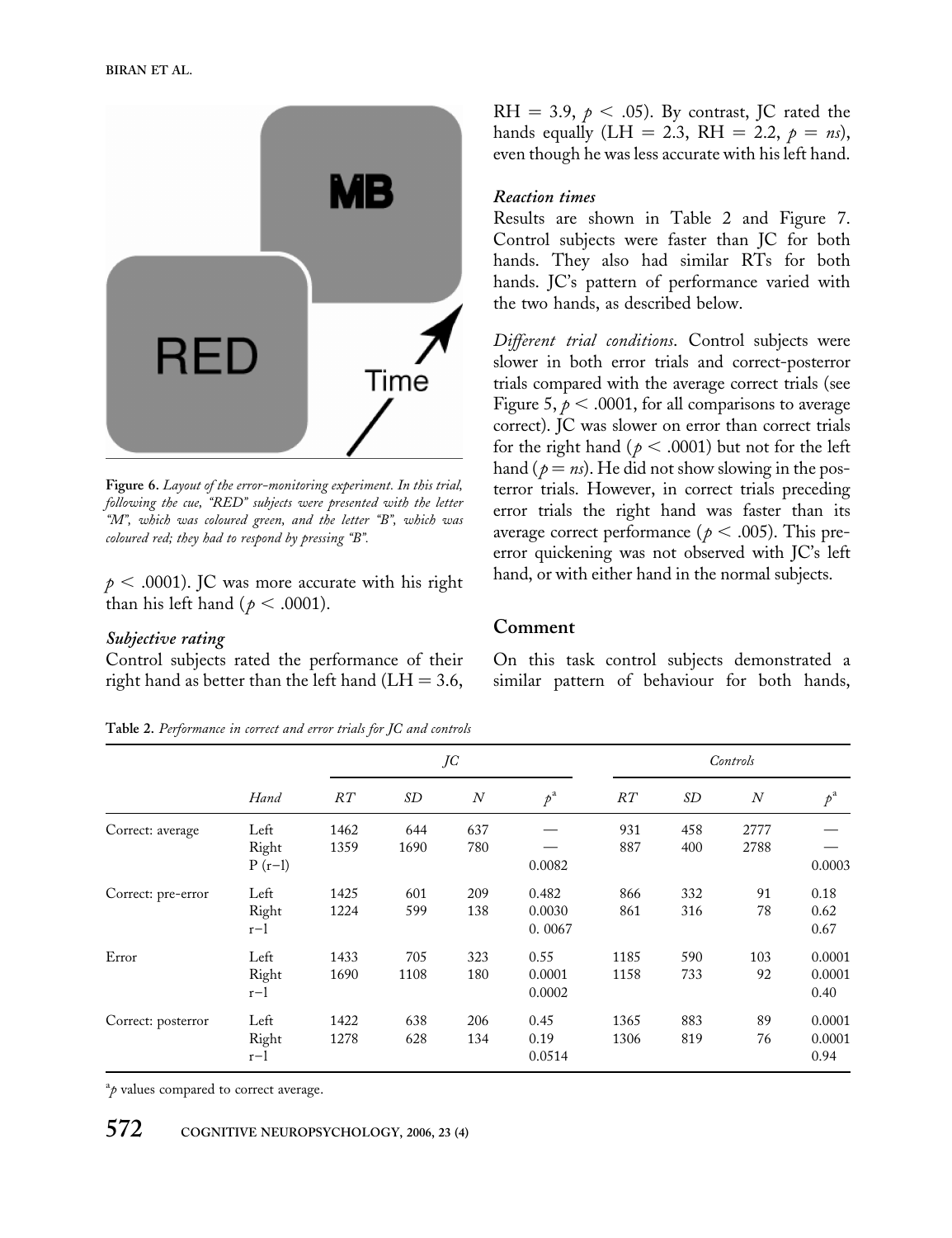



Figure 7. Performance of the right and left hand in error and correct trials for JC (top) and control subjects (bottom).

consisting of slowing on error and posterror trials. The slowing on posterror trials is compatible with the expectation that an error-monitoring system becomes more conservative after detecting an erroneous response. However, the slower responses on error trials themselves are at odds with the usual speed–accuracy trade-off in which error trials are expected to be faster than the average correct responses (Fitts, 1954). We are left to conclude that this error-slowing behaviour is idiosyncratic to this version of the task (in which all responses are made uni-manually). On this task, subjects become aware of their error even as they are making their erroneous movement.

Unlike the control subjects, JC performed differently with each hand. His left hand had similar reactions on error trials and on the correct responses that preceded and succeeded

the error trial. By contrast, the right hand was variable, depending on the nature of the trial. It was slower on error trials and actually faster on the trial preceding the error trials in comparison to average correct trials. The slower responses on error trials by JC's right hand, similar to normal subjects, suggest that he was more aware of the error being made by his right hand. We do not know why JC did not show slowing on the trial following the error with the right hand. One possibility is that the effects of disinhibition may have countered the effects of posterror slowing on this trial for JC in a way that did not apply to normal subjects.

An unanticipated finding was that JC was faster on the trial before the error trial. This pre-error quickening suggests that his hand was speeding up in the preceding trial, and perhaps this acceleration predisposes him to making errors. This notion would be analogous to the clinical phenomenon of "festination" seen in patients with frontal-basal ganglia disorders, where they repeat a motor behaviour (often in walking) with increasing rapidity, until they lose control.

Control subjects rated the right hand as performing better than the left hand, compatible with their faster performance with the right than the left hand. JC, however, rated the performance of both hands similarly, although he was in fact faster and more accurate with the right hand. From this discrepancy, we again infer that he is more aware of the errors of his right than his left hand. This relative lack of awareness of his left hand is compatible with the observation that this hand's speed is not modulated by error or peri-error trials.

# EXPERIMENT 3B: ACTION MONITORING, STROOP INTERFERENCE

In the previous experiment, our inferences about JC's monitoring of his limb movements were based on the different performances by each of his hands. Here, we wished to examine the integrity of his monitoring system more generally.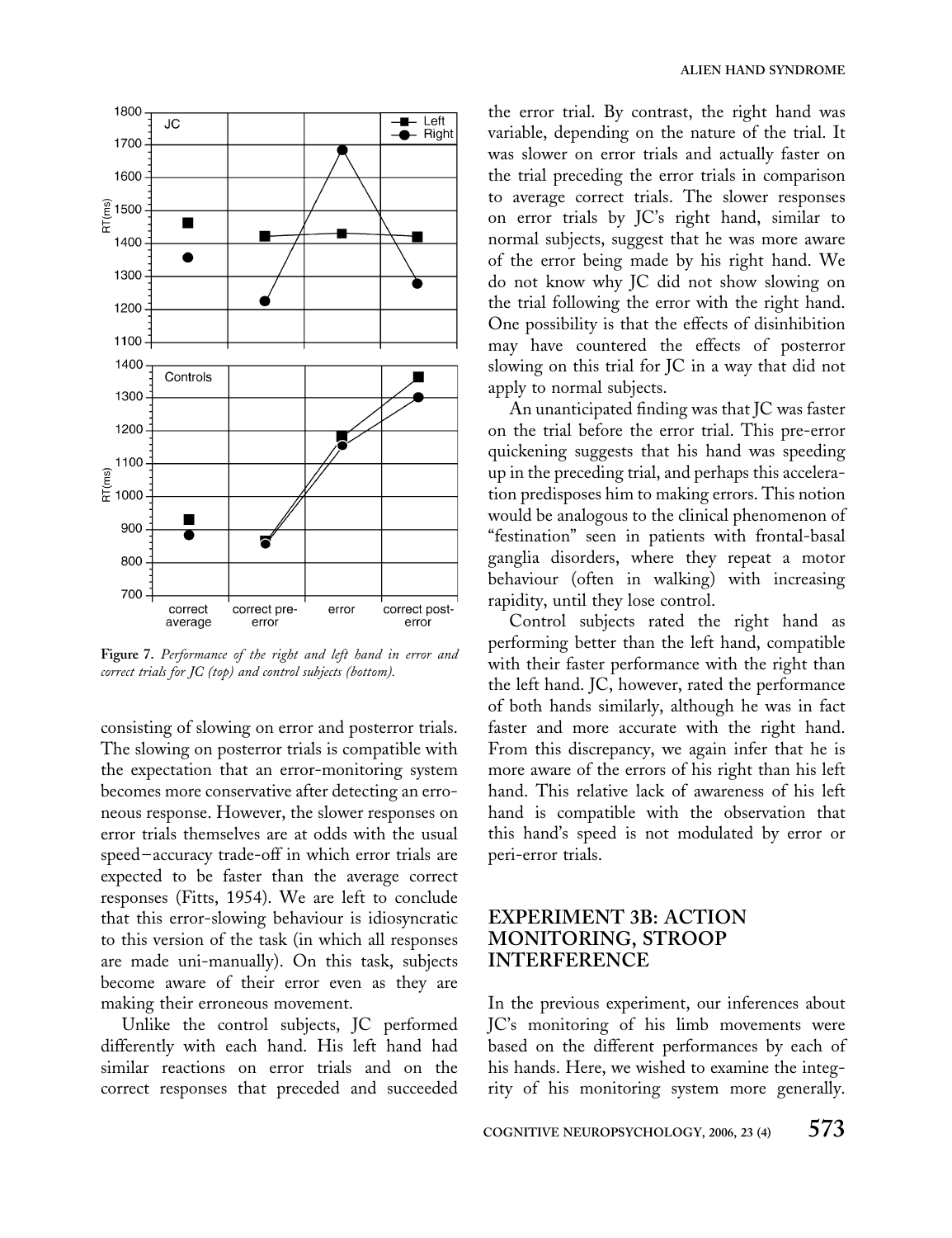Medial frontal damage may produce dissociations between the selection of verbal and motor responses (Turken & Swick, 1999). Similarly, there might be a dissociation of monitoring abilities depending on whether the subject produces a motor or a verbal response. We examined JC's performance on a more commonly tested interference task, the Stroop task. We wished to learn if he could generate monitoring effects seen in normal subjects, despite his medial frontal lesion, which included the anterior cingulate cortex. JC's individual data were culled from a separate group study examining cognitive control in patients with ventral-medial prefrontal damage (Fellows & Farah, 2005).

This computerized version of the Stroop task required subjects to name one of 5 colours of ink in which single words were printed, as quickly as possible, as they were shown on the screen, one at a time. All words were the names of the same 5 colours—hence, all trials were either congruent (ink colour and word the same) or incongruent (ink colour and word different). Stimuli were on screen until the subject answered, with an intertrial interval of 1000 ms. The onset of the verbal response was recorded by a microphone connected to a PsyScope button box (Cohen, MacWhinney, Flatt, & Provost, 1993). Subjects had 70 practice trials, with equal numbers of congruent and incongruent stimuli. This was followed by 2 blocks of 100 trials each, separated by a rest period. The first, low-conflict, block had 80 incongruent trials and 20 congruent trials; in the second, high-conflict, block, this ratio was reversed. JC's data are compared to 12 age-matched normal control subjects.

## Results

Similar to normal subjects, JC showed a normal Stroop interference effect that was modulated by the probability of being presented with conflicting stimuli. (Stroop effect: high-conflict condition, JC: 147 ms, controls: 171 ms; low-conflict condition, JC: 132 ms, controls: 106 ms). In addition, JC showed posterror slowing that was at least as robust as that of normal subjects. His responses

on the posterror trials were 19% slower than on correct trials, whereas for normal subjects it was 6%  $(+11)$ %) (Figure 8).

## Comment

From these data, we infer that JC is capable of monitoring his actions in a cognitive interference task. Despite his medial frontal damage, he generates a pattern of interference and posterror slowing that is similar to normal subjects. Thus, the differences in the previous experiment between his action monitoring of the left and right hand are unlikely to be accounted for by a general abnormality of action monitoring. We conclude, albeit tentatively, that his monitoring of actions is different for each hand, and that he is disproportionately sensitive to errors made by his alien hand.

# EXPERIMENT 4: NATURALISTIC ACTIONS—THE COFFEE CHALLENGE

Thus far, JC's motor behaviour was studied in constrained laboratory tasks. However, the phenomenology of AHS is most evident in everyday



Figure 8. Performance in the Stroop task in error and correct trials for JC and controls. The Y-axis denotes the ratio between the average reaction time in each condition and the average reaction time for correct trials.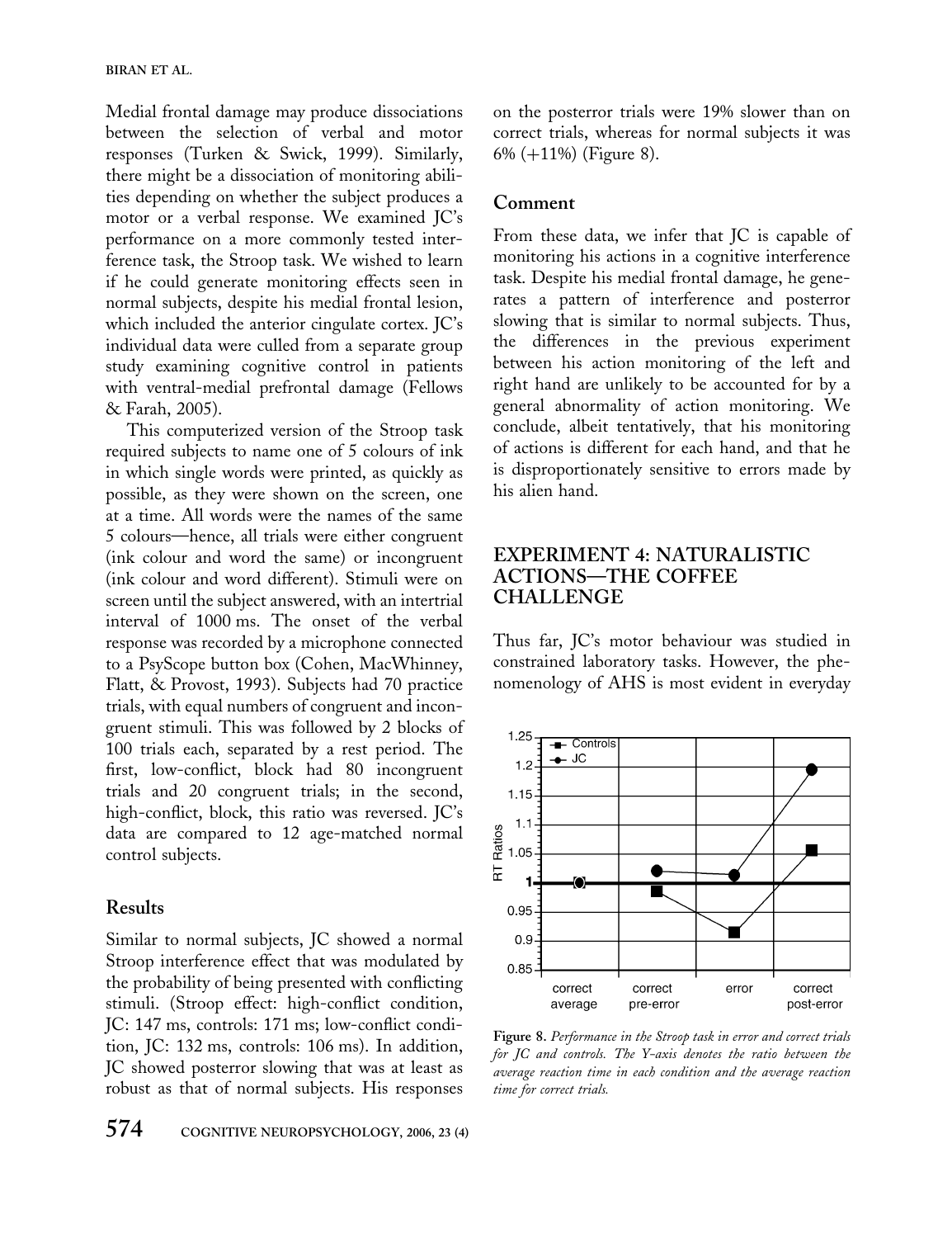naturalistic tasks. To determine whether similar patterns of behaviour could be observed in actions that more closely simulate real-world behaviour, we used the coffee challenge (CC) task, in which subjects are required to prepare 2 cups of coffee. This is a task that has been given to a group of 17 healthy control participants (see Giovannetti, Libon, & Hart, 2002, for details on the design of the task, scoring procedures, and reliability). A comprehensive report on JC's bimanual performance on this task is described elsewhere (Giovannetti et al., 2005). In this paper we describe JC's performance on unimanual conditions, as relevant to our experimental data on his monitoring and awareness of the actions of his limbs.

The CC incorporates factors known to elicit errors in everyday tasks by requiring participants to make 2 different cups of coffee (i.e., regular coffee with sugar and cream and hazelnut coffee with skim milk and sweetener) in any sequence as quickly as possible. In order to compare the performance of each hand, the task was administered as a unimanual task for both the right and the left hand. The performance of JC was compared to that of 4 right-handed control subjects—men between the ages of 48 and 60 ( $M = 52.3$ ) and with 10 to 14 years of education ( $M = 12.0$ ).

The task was administered as follows: 13 bimanual practice trials, during which participants received feedback on their performance and errors, were reviewed and corrected. After practice, participants performed the CC with their right or left hand on each trial. The hand that was not used was comfortably restricted in a sling. In total 12 unimanual trials were administered (in blocks of 3 trials) in an ABBA counterbalanced order.

#### Error analysis

Errors were coded as one of three kinds: (a) microslips, (b) detected overt errors, or (c) undetected overt errors. The first two categories denote errors that are detected. Microslips are errors in which the subject reaches towards or touches a distractor object but stops short of using it; these therefore represent episodes of correcting the erroneous movement. Overt errors include instances when an incorrect action is executed. An overt error was coded as "detected" if the participant attempted (successfully or not) to correct it or if the error was accompanied by a predetermined set of behavioural reactions to the error (i.e., distinctive manual and facial gestures: Hart, Giovannetti, Montgomery, & Schwartz, 1998). Other overt errors were coded as "undetected."

#### Results

Table 3 shows the total errors and the proportion from each error-detection category. JC produced more errors than did control subjects, and he required more time to complete the task: JC:  $R = 197.5$  s,  $SD = 20.3$  s; Controls:  $R = 88.1$  s,  $SD = 14.5$  s;  $t(10) = 10.8, p < .0001$ ; JC: L = 209.3 s,  $SD = 36.1$  s; Controls:  $L = 93.5$  s,

|                     |                                                 |                   |                   |                      | Left              |                   |                      |                   | Right             |                      |                   |                    |                      |  |
|---------------------|-------------------------------------------------|-------------------|-------------------|----------------------|-------------------|-------------------|----------------------|-------------------|-------------------|----------------------|-------------------|--------------------|----------------------|--|
| Category            |                                                 |                   | JС                |                      | Controls          |                   |                      | JC                |                   |                      | Controls          |                    |                      |  |
|                     |                                                 | $\boldsymbol{M}$  | SD                | $\boldsymbol{P}$     | $\boldsymbol{M}$  | SD                | $\boldsymbol{P}$     | $\boldsymbol{M}$  | SD                | $\boldsymbol{P}$     | $\boldsymbol{M}$  | SD                 | P                    |  |
| Detected            | Microslips<br>Detected, overt<br>Total detected | 6.3<br>0.2<br>6.5 | 2.7<br>0.4<br>2.7 | 0.78<br>0.02<br>0.80 | 1.5<br>0.7<br>2.2 | 0.8<br>0.5<br>0.8 | 0.66<br>0.30<br>0.96 | 4.3<br>3.8<br>8.1 | 1.6<br>1.7<br>2.8 | 0.46<br>0.42<br>0.88 | 1.1<br>0.4<br>1.5 | 0.65<br>0.4<br>0.7 | 0.74<br>0.23<br>0.97 |  |
| Undetected<br>Total |                                                 | 2.2<br>8.7        | 2.6               | 0.20                 | 0.1<br>2.3        | 0.1               | 0.04                 | 1.3<br>9.4        | 1.4               | 0.12                 | 0.0<br>1.5        | 0.1                | 0.03<br>1            |  |

Table 3. Number of errors and proportion of errors in right- and left-hand trials for JC and controls

 $P =$  proportion.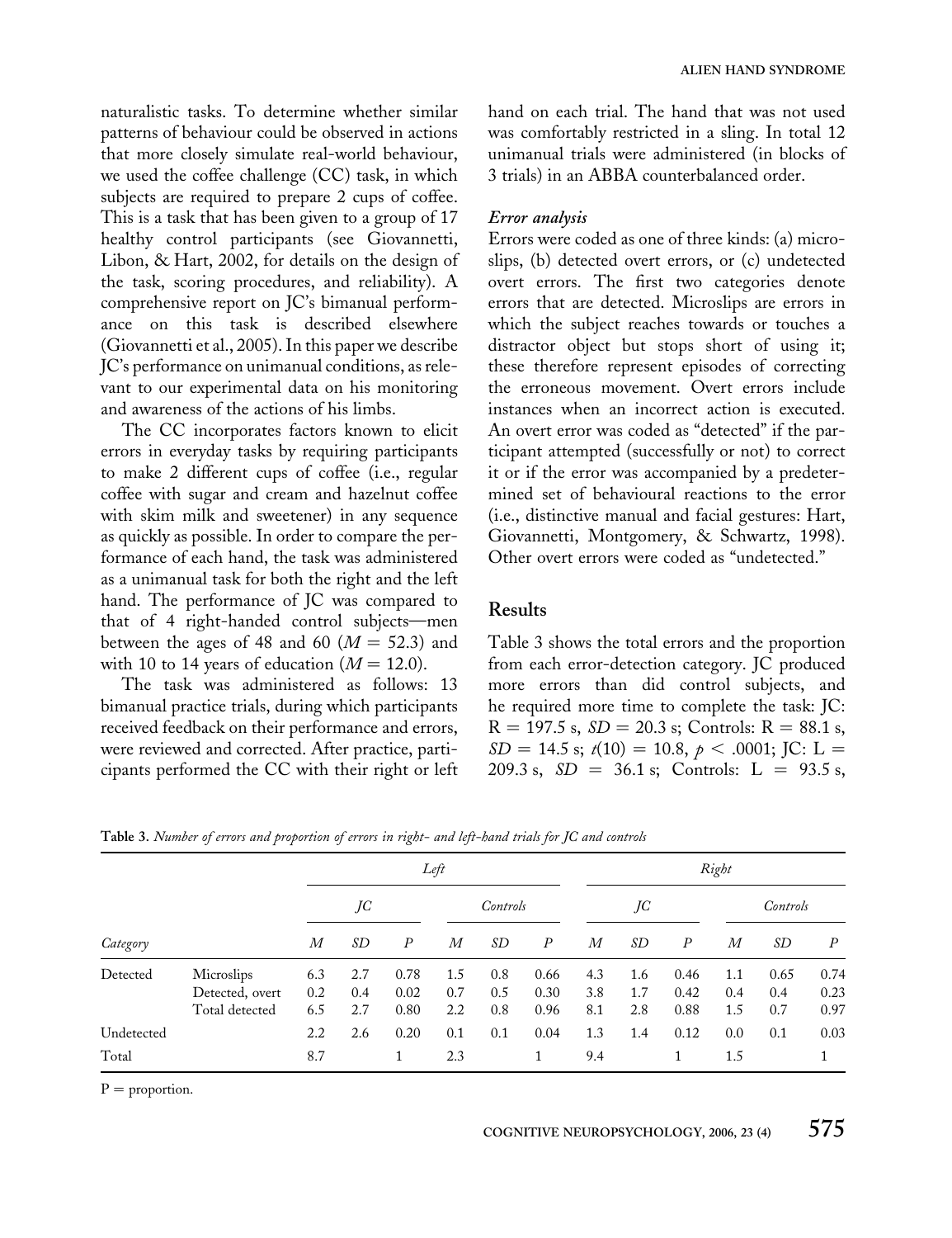$SD = 10.4$ ;  $t(10) = 7.6$ ,  $p < .0001$ . He made similar numbers of errors for trials involving his right and left hand (R = 9.4, L = 8.7;  $z = -0.56$ ,  $p = ns$ , and he needed similar amounts of time  $(z = -0.65, p = ns).$ 

There was no difference in any error type (micro-slips, overt detected, and undetected) between the hands for the normal control subjects  $(z < 1.5, \rho = ns$  for all). Analysing the performance of the hands: JC showed a greater proportion of microslips with the left hand than the right hand ( $z = -2.7$ ,  $p < .01$ ) and a greater proportion of overt–detected errors with the right hand than the left ( $z = -2.9$ ,  $p < .01$ ). There was no right vs. left difference in overt–undetected errors ( $z = -1.1$ ,  $p = ns$ ).

# Comment

In this task JC demonstrated different patterns of errors across both hands. He made more errors with either hand than did normal subjects. Given his left-hand callosal apraxia, errors in this naturalistic action task are not surprising (Buxbaum, Schwartz, Coslett, & Carew, 1995).

The results of the error detection analyses reveal that although JC was aware of the errors made by his right hand as often as his left (no difference in undetected errors) and that the right-hand errors were corrected later (overt– detected) than left-hand errors (microslips). At first glance, the results of this task seem at odds with our observations of JC's performance on the action-monitoring task. In that task we inferred that JC was aware of errors made by his right but not his left hand, and here we infer that he was aware of errors made by both hands. The important consistency with respect to JC's alien hand is that in both tasks he is aware of this limb's performance. The CC task as a naturalistic task is conducted at a slower pace than is the computer task, and we suspect that at this time scale JC is capable of being aware of the actions of both limbs. We interpret the fact that he was less able

to control the errors of his right than his left hand as a reflection of this hand's disinhibition and its exo-evoked sensitivity.

# DISCUSSION

At first glance, the alien hand syndrome is deeply puzzling. Patients observe and experience their own limbs engaged in purposeful behaviours over which they have little control. This limb may disrupt movements of the other limb that is responding to the intentions of the patient (Akelaitis, 1944–1945). Furthermore, the errant limb does not even rest during sleep (Banks et al., 1989). Our patient slept with his arm pinned against a wall to keep it from wandering and seizing things in his sleep. He, as most other patients with this syndrome, referred to this limb in the third person. Our goal in this investigation was to try to understand this sense of alienness.

From our observations, we postulate that three components are necessary to produce the alien hand syndrome in its prototypic form (which we take to be the production of actions that appear purposeful but are not intended by the patient, based on their verbal claims).2 First, the limb must be disinhibited. Without such disinhibition, the question of abnormal movements does not arise. Second, the movements must appear purposeful. Without purpose, the question of aberrant intention does not arise. Finally, the patient must be acutely aware of the behaviour of the alien limb. Without such awareness, the experience of control by an "other" does not arise. Below, we present the evidence in support of this postulate and place our postulates in the context of other neurologic syndromes and classic and contemporary models of motor control.

Our results are consistent with the idea that JC's right hand was disinhibited. On his clinical evaluation, he clearly demonstrated continuous perseverations when drawing figures such as triple loops. In the first experiment in which a

<sup>&</sup>lt;sup>2</sup> We recognize that these components may not apply to versions of the syndrome in which the primary symptom is lack of recognition of the limb, as originally described by Brion and Jedynak (1972).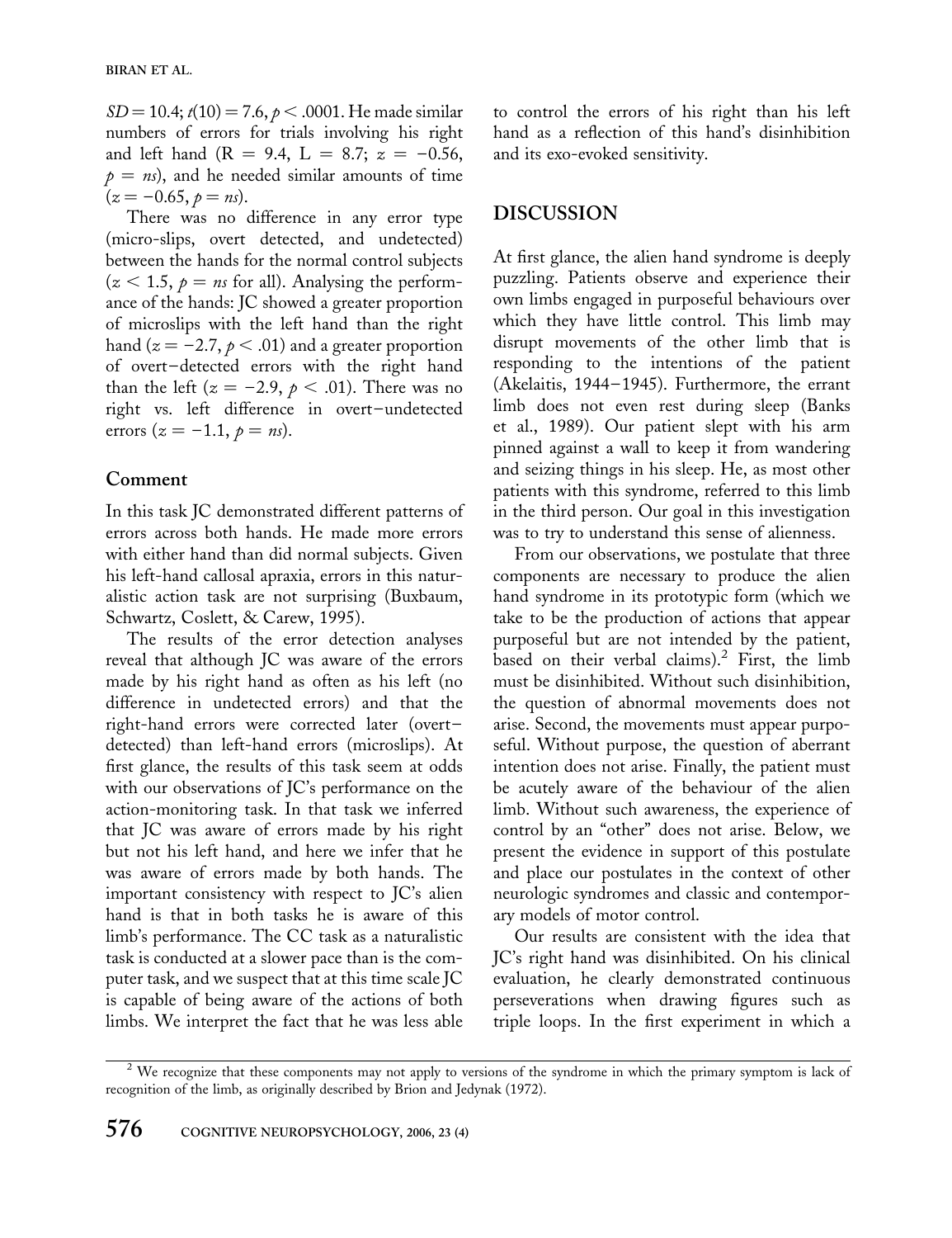stimulus directed him to respond with the right or left hand, his right hand responded more quickly and made more errors of commission than the left. Furthermore, this hand was influenced disproportionately by environmental contingencies. Its disinhibition increased disproportionately as the probability of the triggering stimuli increased. Our second experiment confirmed that JC's right hand was disinhibited and simultaneously was under less volitional control than the left. In this experiment JC was engaged in a sequential motor task. Again, his right hand responded more quickly than the left to the triggering stimulus. However, after this initial reflexive movement, it moved more slowly than the left in the subsequent movements that had to be planned on each trial. Taken together, these results show that JC's alien hand was disinhibited and his control over novel sequential movements by the right limb was impaired.

While disinhibition and loss of volitional control may be necessary, they are not sufficient to produce the alien hand syndrome. Clinical neurology is replete with examples of patients with motor disinhibition, without the reports of alienness. These examples range from simple motor tics to hemiballismus. Hemiballismus is often seen following strokes to subthalamic nuclei (Provenzale & Glass, 1995) and is characterized by dramatic large-amplitude flailing of limbs. While patients with this syndrome lose control over their limb, they do not claim that the limb is governed by an other.

We postulate that the second necessary component of the alien hand syndrome is the appearance of organized purposeful behaviour. JC found that his alien hand would reach out and seize light switches and turn them on and off repeatedly. It would also grasp his other arm when he tried to eat using his left arm. JC developed strategies to "distract" the alien limb, such as grasping a rolled-up magazine in this hand, which, he claimed, "satisfied" it. We suggest that there are two elements to JC's motor behaviour that contribute to the appearance of organized purposeful behaviour. First is the breakdown of movements into motor fragments that retain

stereotypic characteristics. The idea that motor behaviour consists of stereotypic fragments can be traced to classic writings by Leipmann (as cited by Sandson & Albert, 1984, and Luria, 1966). The second is that JC's limb is driven disproportionately by external contingencies. Riddoch and colleagues (1998, 2001) emphasize this point in their experimental observations of a case with cortico-basal degeneration. Denny-Brown (1958) emphasized the interactions of endo and exo-evoked motor behaviour. JC is unable to inhibit his alien hand's movement towards objects in the environment, and the hand then produces simple motor stereotypies such as grasping or pinching. When combined with continuous perseverations, it appears that he is turning a light switch on and off. These behaviours have the appearance of purpose without actually being so. If this interpretation is correct, we predict that an alien hand would never write a letter the content of which was alien to the patient's conscious intentions, because such an act could not be performed by concatenating motor stereotypies.

While the appearance of organized purposeful behaviour of disinhibited actions may be necessary for the alien hand syndrome, it is not sufficient. Two clinical syndromes make clear that awareness of such behaviours is also critical. Patients with bilateral frontal lobe damage exhibit "utilization behaviour". Their movements may seem organized and are compelled by objects in the environment (Boccardi et al., 2002; Lhermitte, 1983). These patients are often quite demented and have little insight into what they are doing. Similarly, patients with frontal-lobe seizures may, during a seizure, engage in complex movements that give the impression of purposefulness, but they have no awareness of these movements (Ances & Chatterjee, 2003; Suwanwela & Leelacheavasit, 2002). In neither case is a subjective sense of alienness prominent.

We postulate that the third component necessary for the alien hand syndrome is that the patient be aware of what the limb is doing. Three lines of evidence suggest that our patient was acutely aware of the behaviour of his limb. First are his verbal reports. The fact that, unlike patients with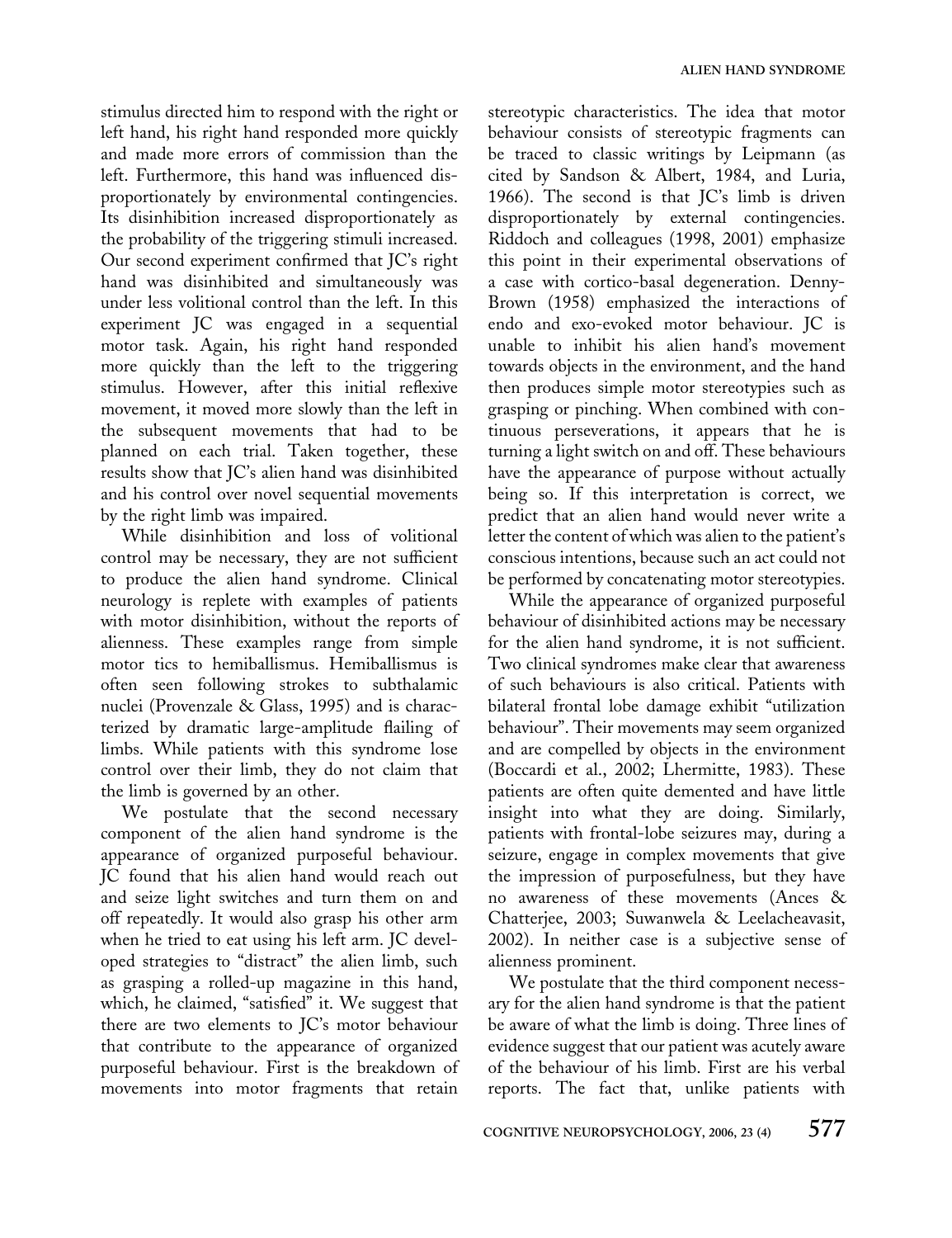utilization behaviour or frontal lobe seizures, he can describe what the limb has been doing makes this awareness self-evident. By itself, these reports do not distinguish whether he was aware of the actions as they were occurring or was simply aware of the consequence of the actions, as probably occurred in the patient described by Riddoch and colleagues (1998). Second are his reactions to his errors on the coffee challenge test. He detected the same proportion of errors with each hand. We infer that his right hand, more than his left, was driven powerfully by objects in the environment (also see Giovannetti et al., 2005, for further evidence), and after initiating an erroneous movement, he was less able to inhibit it. These observations suggest that he was aware of his errors as they were occurring, rather than representing a verbal reconstruction of earlier events. Finally, this impression is consistent with our data on his ability to monitor his actions.

Our action-monitoring task was adapted in specific ways. The basic observation is that when producing a rapid series of responses, subjects tend to be slower with a correct response that follows an error than with other correct responses (Rabbitt, 1966). The inference one makes from this observation is that subjects are aware of their errors and are cautious on subsequent trials. This observation is evident in group data of normal subjects and has been adapted to patients with focal brain damage (Gehring & Knight, 2000). Here we adapted the task even further to examine the behaviour of an individual in which the main comparison of interest is differences in performance between his right and left hands. One might object that damage to the medial frontal cortex might impair such monitoring generally, so that using these paradigms as a probe is not particularly meaningful. However, we were able to show that JC's performance on a task that does not require a limb movement (the Stroop interference paradigm) generated modulations of reaction times by errors similar to normal subjects.

Given that JC has the requisite neural machinery to generate such a behavioural effect verbally, we now turn to his behaviour on the task adapted to assess his ability to monitor the actions of each hand. Since deficits in the ability to select verbal or motor responses may dissociate with anterior cingulate damage (Turken & Swick, 1999), we cannot assume that JC would also be aware of motor errors as he was of verbal errors. Our normal subjects showed slowing of responses both during an error trial and on the trial following it. This pattern suggests that in this particular adaptation of the paradigm, subjects can monitor their error as it is happening. JC's left hand was relatively unaffected (as assessed by reaction times) by whether the trial was an error trial or the trial that followed. By contrast, his right hand was modulated by errors and was closer to the normal pattern than was the left hand. Notably, he was slower on the error trials themselves, as were our normal subjects. In addition, he was faster on the trial in which he responded correctly before the error trial. This suggests a pattern of "festination" that is sometimes seen patients with basal-ganglia disorders, where they may accelerate a movement pattern to the point of losing control. Most relevant to our claims is the fact that JC became slower on his error trials, again suggesting awareness of his erroneous movements as they were happening.

Our patient had an extensive lesion of the corpus callosum and the medial frontal cortex including the anterior cingulate gyrus. The medial frontal and dorsolateral prefrontal cortex interacts in complex ways to generate and monitor actions. Considerable evidence from monkey physiology and human studies suggests that the supplementary motor area governs internally evoked movements in planning complex actions and works in concert with the dorso-lateral prefrontal cortex, which, along with the posterior parietal regions, is responsive to environmental determinants of action (Gerloff, Corwell, Chen, Hallet, & Cohen, 1997; Goldberg, 1985; Passigham, Ramnani, & Rowe, 2004).<sup>3</sup>

 $3$  This is a variant of the classic Denny-Brown view and incorporates the dorsolateral prefrontal cortex in neural systems that mediate exo-evoked movements.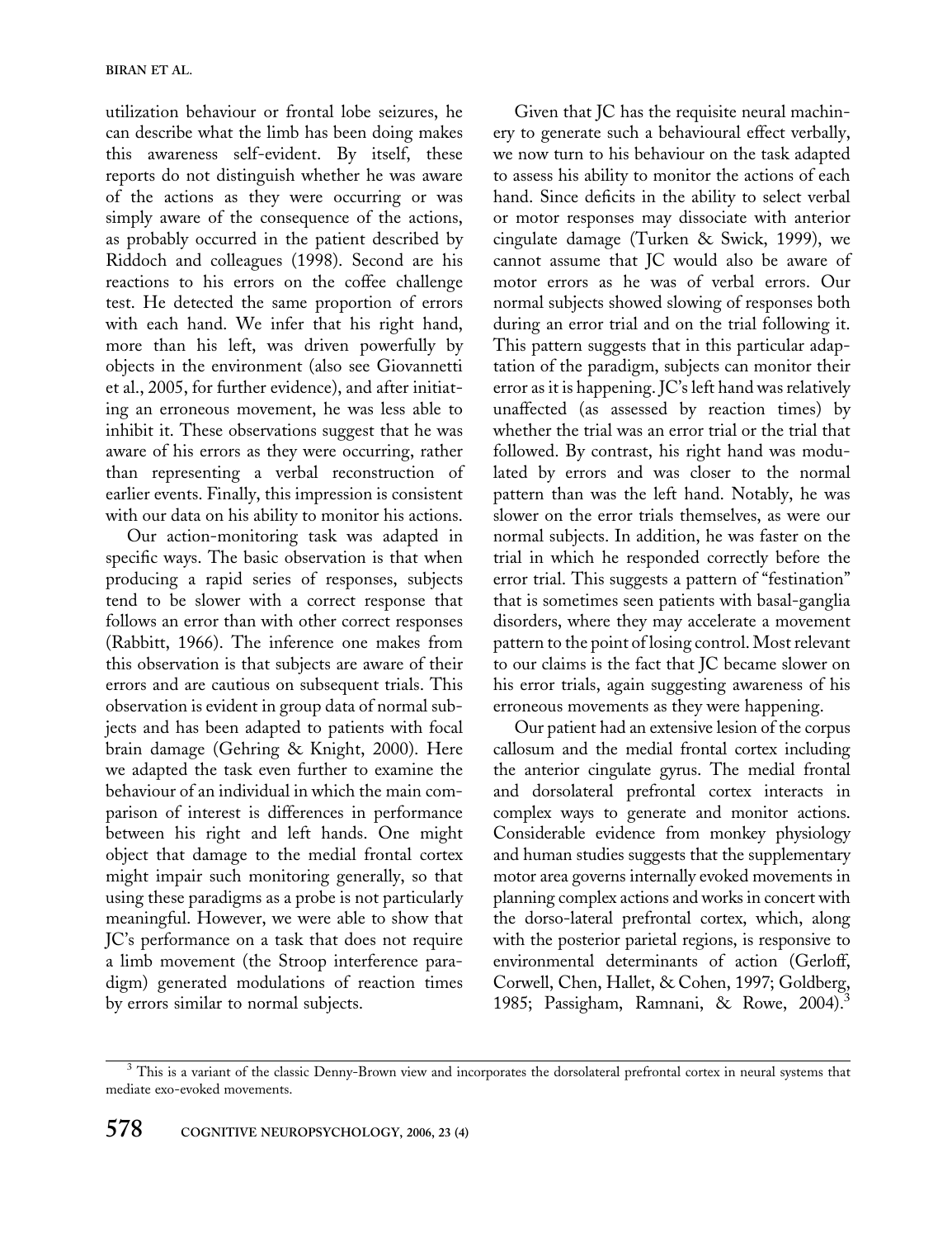Boccardi and colleagues (2002) suggested that damage to the medial frontal cortices, especially the supplementary motor areas, might be critical to the production of utilization behaviours. Consistent with these views, our patient with medial frontal damage had more trouble with planned complex movements and was disproportionately influenced by the environment.

Gehring and Knight (2000) found that lateral prefrontal damage in patients influenced action monitoring. Specifically, they found that patients corrected a smaller proportion of errors but continued to show posterror slowing. However, the errorrelated negativity, which is an event-related brain potential thought to reflect medial frontal action monitoring, no longer showed the modulation based on whether the trial was correct or erroneous. The authors suggest that the dorsolateral prefrontal and medial systems modulate corrective actions but do not themselves implement them. The idea that monitoring errors and implementing their correction is distinct has theoretical support, although the neural instantiation of this distinction is controversial (MacDonald, Cohen, Stenger, & Carter, 2000). Consistent with this view, we found that medial frontal damage did not abolish JC's ability to be aware of errors being produced by his disinhibited hand.

In viewing the motor behaviour of our patient, we have drawn on classic models of motor control advocated by Denny-Brown and by Luria. Following Denny-Brown (1958), we have emphasized ideas that motor behaviour can be exoevoked or endo-evoked and suggest that our patient's alien limb is more likely to be driven by exo-evoked contingencies. Following Luria (1966), we have conceptualized the notion of motor fragments that can be concatenated in sequential behaviours. Our observations are also relevant to contemporary models of motor control (Desmurget & Grafton, 2000; Wolpert et al., 2001).

Contemporary models of motor control incorporate both feed-forward and feedback components. Feed-forward models propose that motor commands are defined before the onset of a movement and feedback is relevant only at the very end of movement trajectories, when movements are slow. Feedback models are the conceptual opposite, positing that there is no a priori motor command. Rather, the muscle commands are generated in real time through continuous comparisons of the position of the limbs and the target. Simple feed-forward models are difficult to reconcile with observations that movements are more accurate when proprioceptive and visual information is present. Simple feedback models are difficult to reconcile with the fact that visual or proprioceptive signals need up to 100 ms to influence movements—a delay that would be ineffective since the limb is in a different position by the time these signals are available. Because of the inadequacy of these models, hybrid models have been developed in which afferent and efferent signals are integrated during movements. These models are referred to as internal models (also, in the literature, as "observer" or "sensorimotor integrator" models: Desmurget & Grafton, 2000; Wolpert et al., 2001).

These models of motor control (Blakemore, Wolpert, & Frith, 2002) assume three motor states: (a) desired state, (b) actual state, (c) predicted state. Actions are performed when goals formulate the desired state of the system. Controllers generate movement based on the differences between the actual state and the desired state and are then tuned by sensory information from the environment. The predicted state is used to estimate the future state of the system based on a forward motor program. As the actual state is available through sensory feedback only after delay, this state is critical for monitoring movements online. Adjustments are made by comparing the 3 states of the system (see Figure 9). According to this model, in alien hand syndrome the limb is disproportionately compelled by environmental stimuli (disinhibited and exo-evoked) rather than by goals. For such a movement there is no desired state and no postulation of a predicted state change; consequently, the patient is simply aware of a changing actual state. The forward component is disconnected from the feedback component. That disconnection, combined with the apparent purposefulness of the movements, and online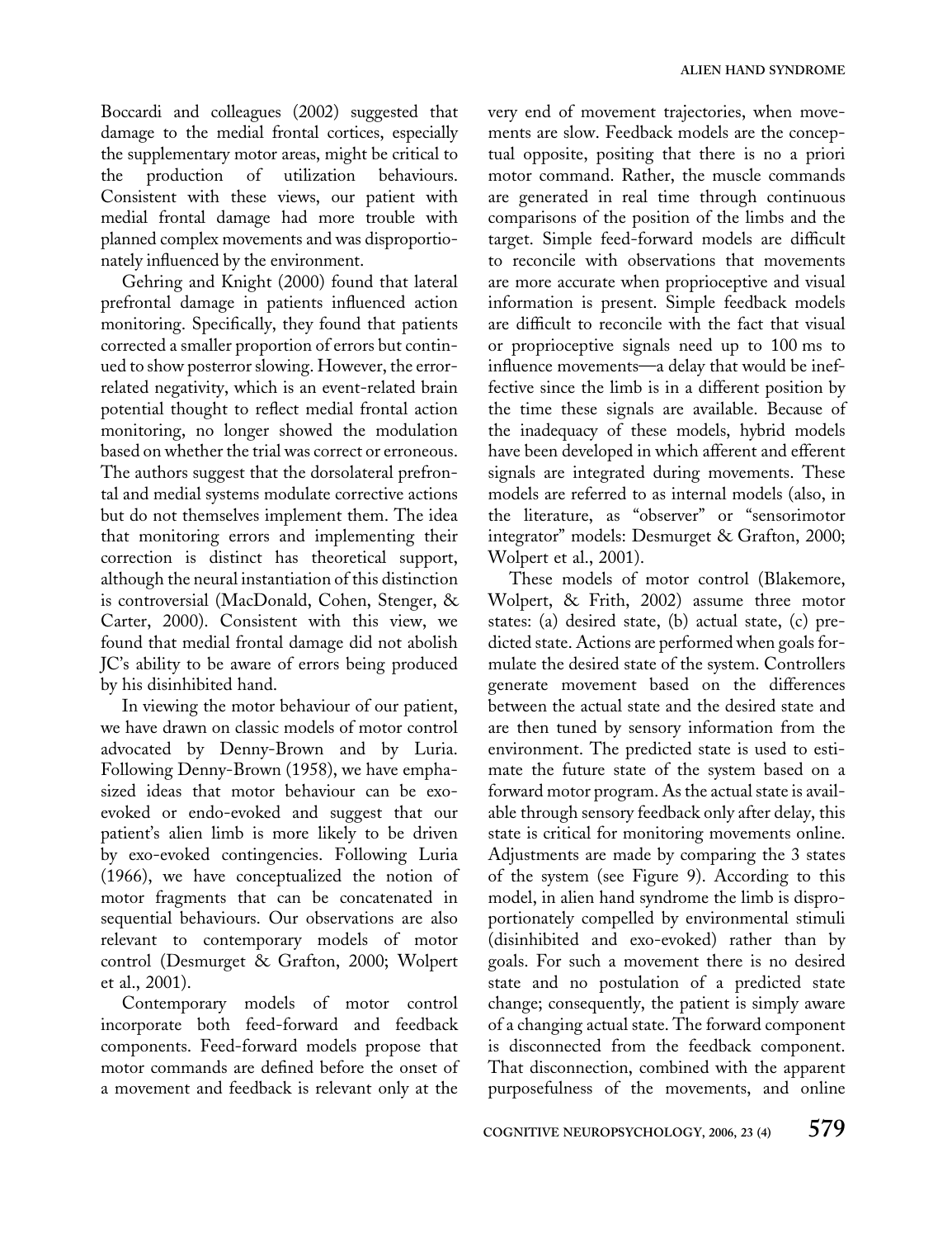

Figure 9. Action model (adapted from Frith, Blakemore, & Wolpert, 2000).

awareness of the movement, we postulate, produces the sense of alienness.

To summarize, we present a man with classic alien hand syndrome. This syndrome seems mysterious and would seem to offer insights into notions of self, agency, and motor control. In demystifying his behaviour using clinical and experimental observations, we suggest that three things are needed to produce this syndrome. First is a disinhibited limb that is disproportionately driven by the affordances of environmental stimuli. Second is the concatenation of motor fragments into perseverative movements that give the appearance of purpose. And third is the online awareness of the behaviour of this errant limb. The alienness is unlikely to represent a true goal-directed intention motivating the errant limb from which the patient's verbal "interpreter" system is disconnected (Cooney & Gazzaniga, 2003). Patients experience alienness in being aware of their own limb performing unintended movements that give the appearance of purpose.

> Manuscript received 23 September 2004 Revised manuscript received 19 January 2005 Revised manuscript accepted 20 May 2005 PrEview proof published online 27 December 2005

## REFERENCES

Akelaitis, A. (1944–1945). Studies on the corpus callosum. IV. Diagonistic dyspraxia in epileptics following partial and complete section of the corpus callosum. American Journal of Psychiatry, 101, 594–599.

- Ances, B., & Chatterjee, A. (2003). Shopping list perseveration. Neurology, 60, 1975.
- Banks, G., Short, P., Martinez, J., Latchaw, R., Ratcliff, G., & Boller, F. (1989). The alien hand syndrome: Clinical and postmortem findings. Archives of Neurology, 46, 456–459.
- Baynes, K., Tramo, M. J., Reeves, A. G., & Gazzaniga, M. S. (1997). Isolation of a right hemisphere cognitive system in a patient with anarchic (alien) hand sign. Neuropsychologia, 35, 1159-1173.
- Biran, I., & Chatterjee, A. (2004). Alien hand syndrome. Archives of Neurology, 61, 292–294.
- Blakemore, S. J., Wolpert, D. M., & Frith, C. D. (2002). Abnormalities in the awareness of action. Trends in Cognitive Sciences, 6, 237–242.
- Boccardi, E., Della Sala, S., Motto, C., Spinnler, H. (2002). Utilization behaviour consequent to bilateral SMA softening. Cortex, 38, 289-308.
- Bogen, J. E. (1993). The Callosal syndrome. In K. M. Heilman & E. V. Valenstein (Eds.), Clinical neuropsychology (3rd ed., pp. 337–407). New York: Oxford University Press.
- Brion, S., & Jedynak, C. P. (1972). [Disorders of interhemispheric transfer (callosal disconnection). 3 cases of tumor of the corpus callosum. The strange hand sign]. Revue Neurologique (Paris), 126, 257–266.
- Bruning, J. L., & Kintz, B. L. (1977). Nonparametric tests, miscellaneous tests of significance, and indexes of relationship. In Computational handbook of statistics (2nd ed., pp. 219–225). Glenview, IL: Scott, Foresman.
- Bundick, T., & Spinella, M. (2000). Subjective experience, involuntary movement, and posterior alien hand syndrome. Journal of Neurology, Neurosurgery, and Psychiatry, 68, 83–85.
- Buxbaum, L. J., Schwartz, M. F., Coslett, H. B., & Carew, T. G. (1995). Naturalistic action and praxis in callosal apraxia. Neurocase, 1(3–17).
- Chan, J. L., & Liu, A. B. (1999). Anatomical correlates of alien hand syndromes. Neuropsychiatry, Neuropsychology, and Behavioral Neurology, 12, 149– 155.
- Chatterjee, A. (1998). Feeling frontal dysfunction: Facilitory paratonia and the regulation of motor behavior. Neurology, 51, 937–939.
- Cohen, J. D., MacWhinney, B., Flatt, M., & Provost, J. (1993). A new graphic interactive environment for designing psychology experiments. Behavioral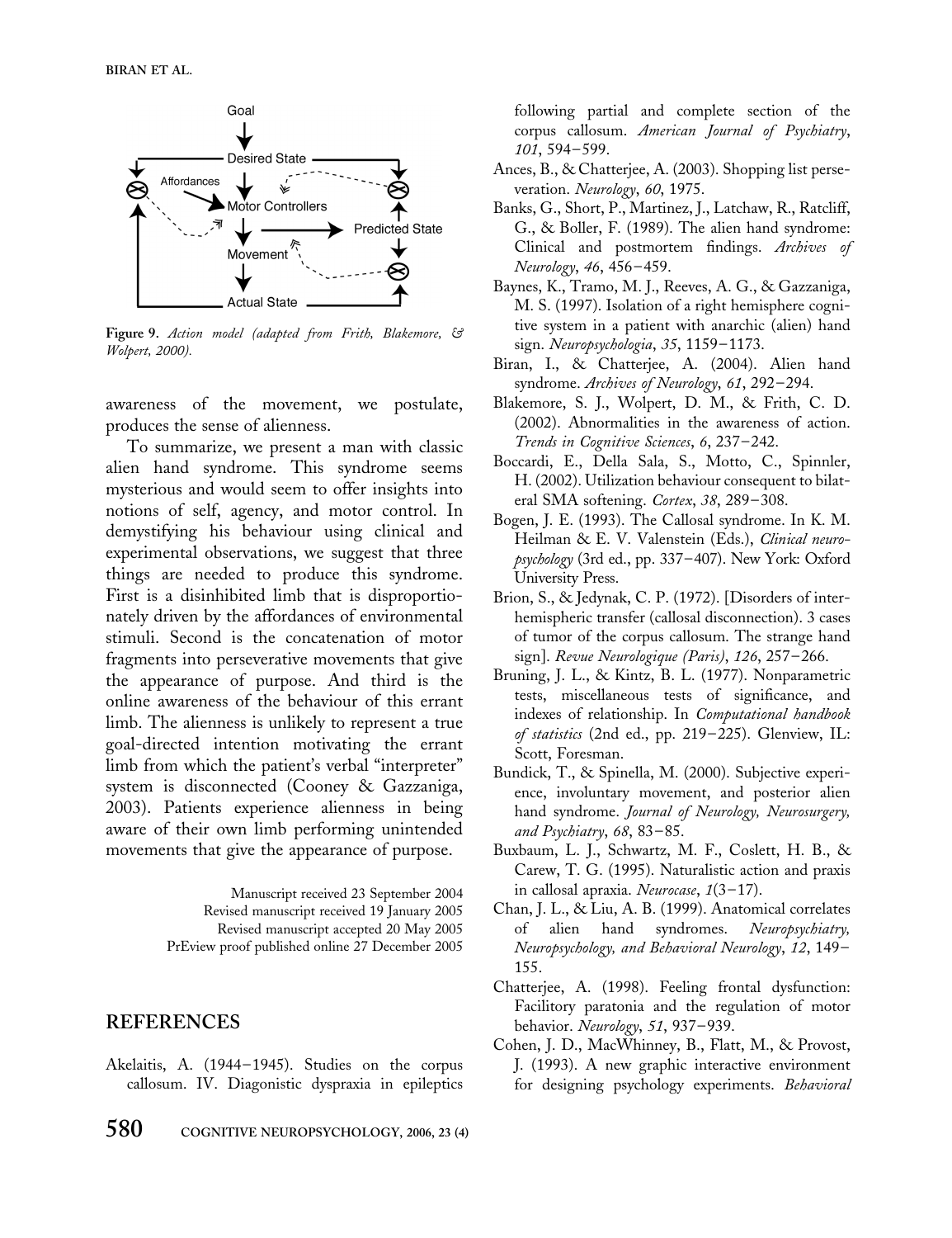Research Methods, Instruments, and Computers, 25, 257–271.

- Colby, C. L. (1998). Action oriented spatial reference frames in cortex. Neuron, 20, 15-24.
- Cooney, J. W., & Gazzaniga, M. S. (2003). Neurological disorders and the structure of human consciousness. Trends in Cognitive Sciences, 7, 161– 165.
- Della Sala, S., Marchetti, C., & Spinnler, H. (1991). Right-sided anarchic (alien) hand: A longitudinal study. Neuropsychologia, 29, 1113–1127.
- Denny-Brown, D. (1958). The nature of apraxia. The Journal of Nervous and Mental Disease, 126, 9–32.
- Desmurget, M., & Grafton, S. (2000). Forward modeling allows feedback control for fast reaching movements. Trends in Cognitive Sciences, 4, 423-431.
- Eslinger, P. J. (2002). The anatomic basis of utilization behavior: A shift from frontal-parietal to intrafrontal mechanisms. Cortex, 38, 273-276.
- Feinberg, T. E. (1997). Some interesting perturbations of the self in neurology. Seminars in Neurology, 17, 129–135.
- Feinberg, T. E., Schindler, R. J., Flanagan, N. G., & Haber, L. D. (1992). Two alien hand syndromes. Neurology, 42, 19–24.
- Fellows, L., & Farah, M. J. (2005). Is the anterior cingulate necessary for cognitive control? Brain, 128, 788–796.
- Fisher, C. M. (2000). Alien hand phenomena: A review with the addition of six personal cases. The Canadian Journal of Neurological Sciences, 27, 192–203.
- Fitts, P. M. (1954). The information capacity of the human motor system in controlling the amplitude of movement. Journal of Experimental Psychology, 47, 381–391.
- Frith C. D., Blakemore, S. J., & Wolpert, D. M. (2000). Abnormalities in the awareness and control of action. Philosophical Transactions of the Royal Society of London. Series B. Biological Sciences, 355(1404), 1771–1788.
- Gasquoine, P. G. (1993). Alien hand sign. Journal of Clinical and Experimental Neuropsychology, 15, 653– 667.
- Gehring, W. J., & Knight, R. T. (2000). Prefrontalcingulate interactions in action monitoring. Nature Neuroscience, 3, 516–520.
- Gerloff, C., Corwell, B., Chen, R., Hallet, M., & Cohen, L. G. (1997). Stimulation over the human supplementary motor area interferes with the organization of future elements in complex motor sequences. Brain, 120, 1587–1602.
- Ghahramani, Z. (2000). Computational neuroscience: Building blocks of movement. Nature, 407(6805), 682–683.
- Giovannetti, T., Buxbaum, L. J., Biran, I., & Chatterjee, A. (2005). Reduced endogenous control in alien hand syndrome: Evidence from naturalistic action. Neuropsychologia, 43, 75–88.
- Giovannetti, T., Libon, D. J., & Hart, T. (2002). Awareness of naturalistic action errors in dementia. Journal of the International Neuropsychological Society, 8, 633–644.
- Goldberg, G. (1985). Supplementary motor area structure and function: Review and hypothesis. Behavioral and Brain Sciences, 8, 567–616.
- Goldberg, G., & Bloom, K. K. (1990). The alien hand sign: Localization, lateralization and recovery. American Journal of Physical Medicine and Rehabilitation, 69, 228–238.
- Goldberg, G., Mayer, N. H., & Toglia, J. U. (1981). Medial frontal cortex infarction and the alien hand sign. Archives of Neurology, 38, 683–686.
- Hart, T., Giovannetti, T., Montgomery, M. W., & Schwartz, M. F. (1998). Awareness of errors in naturalistic action after traumatic brain injury. The Journal of Head Trauma Rehabilitation, 13, 16–28.
- Jackson, J. H. (1958). On some implications of dissolution of the nervous system. In J. Taylor (Ed.), Selected writings of John Hughlings Jackson (vol 2, 1st ed., pp. 29–44). London: Staples Press.
- Kertesz, A. (2000). Alien hand, free will and Arnold Pick. The Canadian Journal of Neurological Sciences, 27, 183.
- Kischka, U., Ettlin, T. M., Lichtenstern, L., & Riedo, C. (1996). Alien hand syndrome of the dominant hand and ideomotor apraxia of the nondominant hand. European Neurology, 36, 39-42.
- Kompoliti, K., Goetz, C., Boeve, B., Maraganore, D., Ahlskog, J., Marsden, C. et al. (1998). Clinical presentation and pharmacological therapy in corticobasal degeneration. Archives of Neurology, 55, 957– 961.
- Kumral, E. (2001). Compulsive grasping hand syndrome: A variant of anarchic hand. Neurology, 57, 2143–2144.
- Levine, D. N., & Rinn, W. E. (1986). Opticosensory ataxia and alien hand syndrome after posterior cerebral artery territory infarction. Neurology, 36, 1094–1097.
- Lhermitte, F. (1983). "Utilization behaviour" and its relation to lesions of the frontal lobes. Brain, 106 (Pt 2), 237–255.